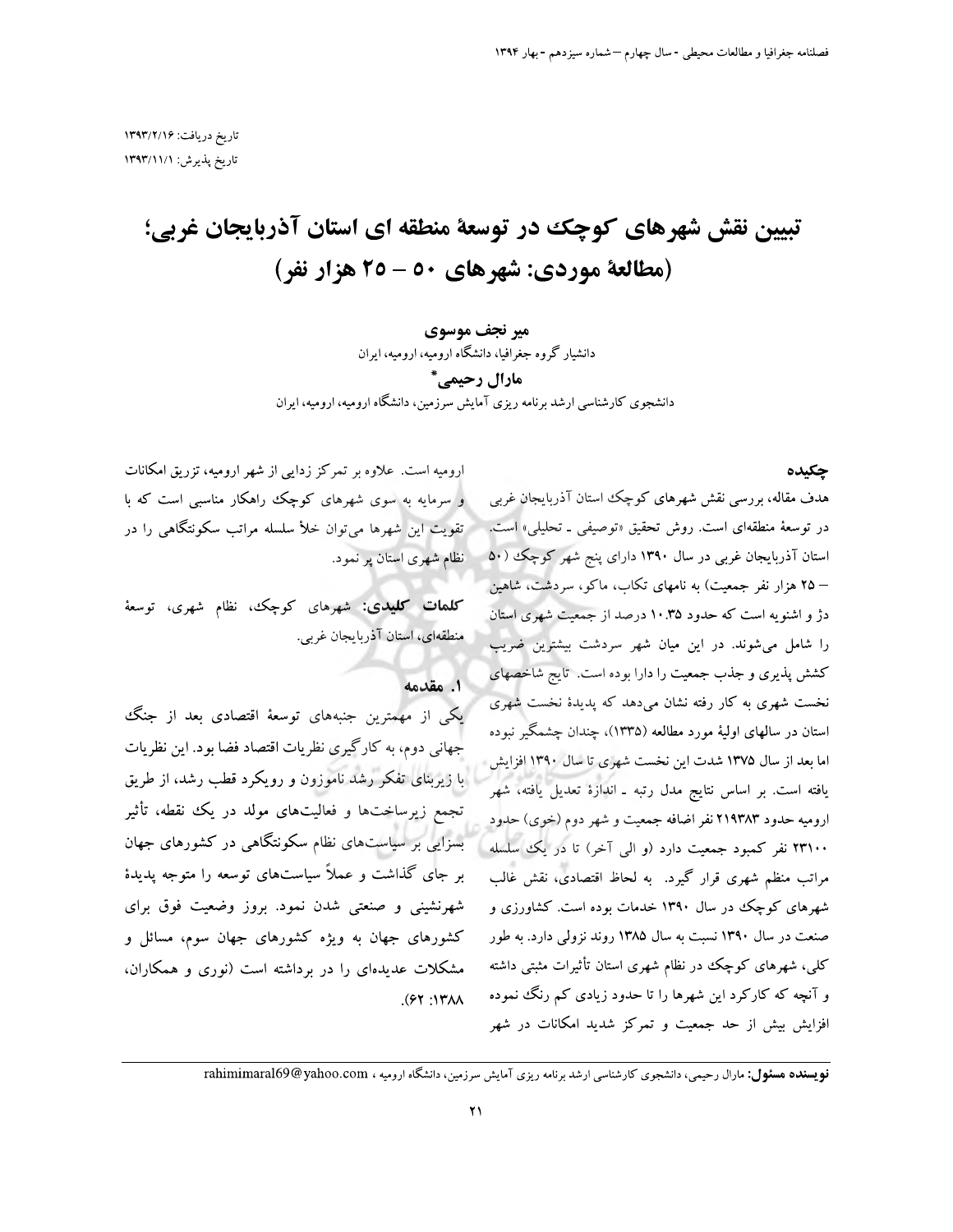امروزه با توجه به رشد بی سابقهٔ کلان شهرها در کشورهای در حال توسعه و به دنبال آن ظهور مسائل و مشکلات فراوان، که از مشخص ترین آنها، مشکل مسکن، کمبود امکانات و ظرفیتهای زیستمحیطی و آلودگیهای مرتبط با آن است (فَنِّي، ١٣٨٢: ٩)؛ عدهاي از محققين پيشنهاد كردهاند كه برنامه ریزیهای توسعه براساس تقویت شهرهای کوچک تهیه شود، چرا که طرفداران نظریهٔ شهرهای کوچک در امر توسعه معتقدند که با تقویت شهرهای کوچک میتوان توسعه را به سایر قسمتهای منطقه تزریق نمود و به نوعی تعادل و توازن را در سطح منطقه ایجاد کرد (تقوایی و رضایی، ۱۳۸۷: ۳۸). همچنین، بر پایهٔ ایدهٔ توسعهٔ یکپارچه، شهرهای کوچک مقیاس بویژه از حیث جمعیتی، میتوانند در کاهش عدم تعادلها، جذب سرریزهای جمعیت شهرهای بزرگ و متوسط و جهتدهی مثبت به تحرکات جمعیت روستایی، سهم و جایگاهی را به خود اختصاص دهند (فَنّی، ۱۳۸۲: ۱۰). بررسیها و تحقیقات شهری و منطقهای انجام شده نشان می دهد، راهبرد توسعهٔ شهرهای کوچک و متوسط می تواند به عنوان راهبرد محوری توسعهٔ منطقهای مورد نظر قرار گیرد. برخی از دلایل این توجه به شرح زیر است:

– جایگاه و تأثیر سلسلهمراتبی این شهرها در شبکهٔ شهری منطقه می تواند موجب توزیع جمعیت و جلوگیری از تمرکز آن شود؛

– شهرهای کوچک و میانی باعث ایجاد زمینههای مختلف اقتصادی ـ اجتماعی در حوزهٔ محلی شده که به تبع آن کاهش مهاجرتها و تغییر جهت آنها از نواحی و کانونهای شهری بزرگٹتر را در پی دارد؛

– شهرهای کوچک با ایفای نقش بازار مرکزی حوزهٔ نفوذ روستایی، ضمن ارائهٔ خدمات در این زمینه، محرک مهمی در تقويت و استحكام اقتصادى نواحى روستايي پيرامون قلمداد مې شوند (عربشاهۍ، ۱۳۸۶: ۱۷).

كشور ما نيز در نيم قرن اخير، بخصوص در سه دههٔ آخر آن از این قاعده مستثنی نیست و رشد شهرنشینی و افزایش شهرها و جمعیت شهری آن سرعت بیشتری یافته است (نظریان، ۱۳۷۵: ۵۰). الگوی حاکم بر نظام شبکهٔ شهری در ایران تا اوایل سدهٔ حاضر الگویی سحابی یا کهکشانی بود، اما از سال ۱۳۰۰ به بعد، با رشد نظام سرمایهداری در ایران و جایگزین شدن مازاد اقتصادی حاصل از صادرات نفت و انباشت آن در شهرهای بزرگ و خصوصاً تهران، رابطهٔ دو سویهٔ شهرها و روستاها به يک رابطهٔ يک طرفه تغيير يافت و الگوى حاکم بر نظام شهری به شکل زنجیرهای مبدل گردید. در واقع، با انجام اصلاحات ارضی، رکود اقتصادی در روستاها و هجوم مهاجران به شهرها، بخصوص شهرهای بزرگ، آرایش نظام متعادل سکونتگاهی به هم ریخت و شهرنشینی شدید و قطبی . به وجود آمد (زالبي، ۱۳۸۹: ۷۸).

به دنبال این روند، برنامهریزان شهری و مجریان امر منطقهای به منظور تمرکززدایی از قطبهای بزرگ شهری و در راستای تجدید سلسلهمراتب شهری، دست به اقداماتی زدهاند که از جمله می توان به ایجاد شهرهای جدید، تقویت شهرهای اقماری و تبدیل روستاهای بزرگ به شهرهای کوچک اشاره کرد.

با توجه به شلوغی بیش از حد شهرهای بزرگ و مشکلات ناشی از آن و هزینهٔ گزاف احداث شهرهای جدید در ایران و عدم مؤفقیت کامل آنها و همچنین تقویت شهرهای اقماری که خود در دراز مدت منجر به تمرکزگرایی و فشار بیشتر بر مادرشهر می شود، یکی از بهترین ایدهها جهت تمرکز زدایی توسعهٔ همهٔ مناطق کشور و تقویت یک شبکهٔ شهری منظم، ایجاد شهرهای کوچک میباشد. به همین منظور، در طرح ایران ۱۴۰۰، به توسعه و تقویت شهرهای کوچک و مستعد با تحقق شعار ورود ایران به ۱۴۰۰ با ایجاد ۱۴۰۰ نیک شهر اسلامی مورد توجه قرار گرفته است (سرایی و اسکندری ثانی، ۱۳۸۶: ۱۶۶). استان آذربایجان غربی بر اساس آخرین سرشماری عمومی نفوس و مسکن سال ۱۳۹۰، با داشتن ۴۲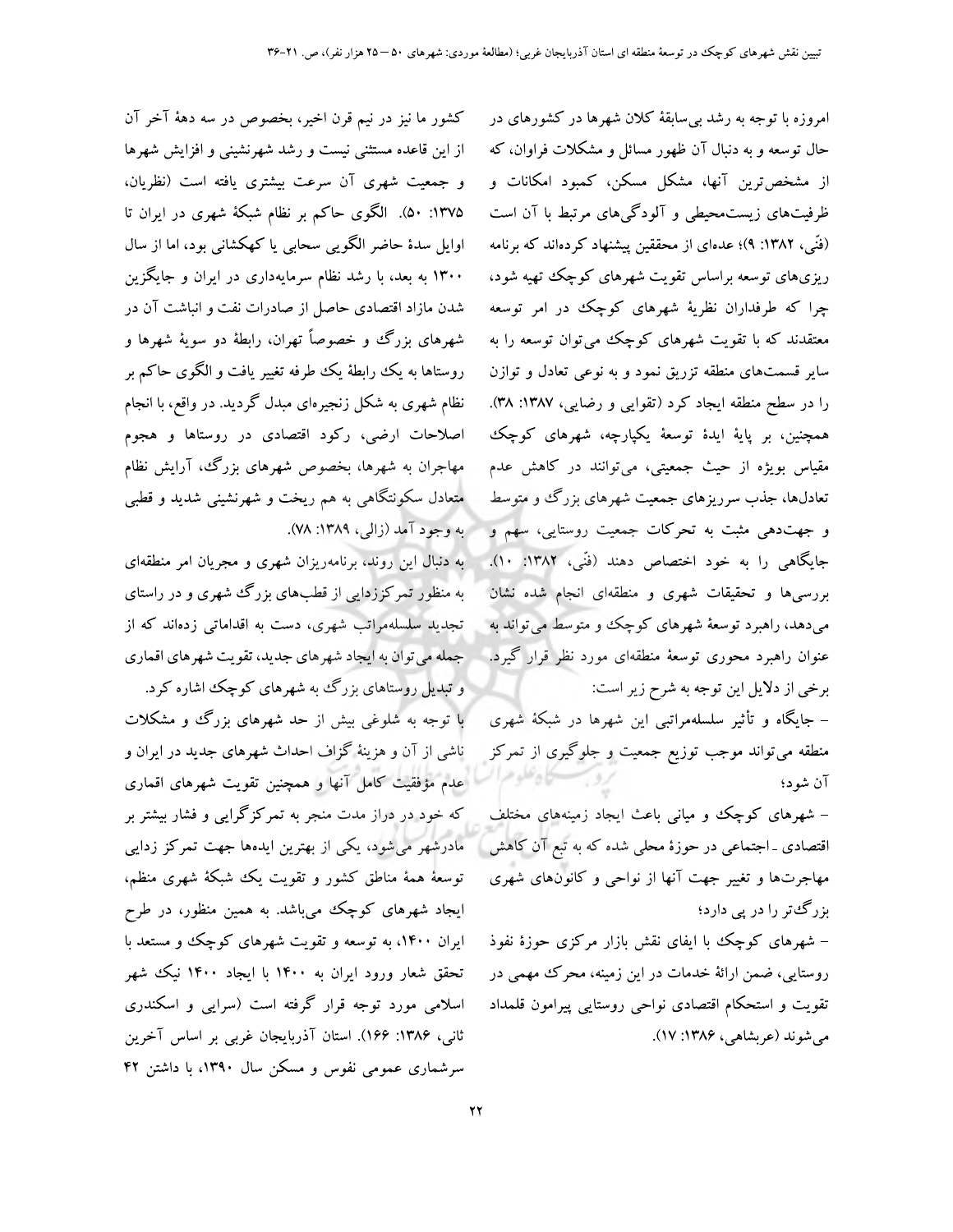اصلی از طرح موضوعهای مختلف در این گردهمایی، آزمودن نقش و موقعیت شهرهای کوچک در توسعهٔ کشورهای کم رشد بوده است (روستایی و باقری، ۱۳۸۹: ۸). هاردوی و ساتروایت نیز در سال ۱۹۸۶، اقدام به تدوین و تألیف کتاب<sub>ی</sub> تحت عنوان «نقش شهرهای کوچک<sup>ی</sup> و متوسط در توسعهٔ مل<sub>ی</sub> و منطقهای در جهان سوم» کردند که از جمله اهمٌ نتايج آن عبارت است از:

۔ تأکید بر عدم تجانس شهرهای کوچک و متوسط با شهرهای بزرگئ؛

ـ نقش مهم و کلیدی این شهرها در کنترل اداری، سیاسی و نظامي منطقه (فَنِّي، ١٣٨٢: ١٧).

از دیگر تلاشها در این زمینه، کار چیانگ تان (۱۹۹۱) در منطقهٔ ونزو چین است که توسعهٔ شهرهای کوچک و تقویت آنها در واقع قسمتی از مدل ونزو در توسعهٔ اقتصاد منطقهای است و سایر بررسیها در آن به توسعهٔ روستایی، پیوستگی و همسان سازی شهر و روستا و گسترش و بسط اقتصاد بازار بر مي گر دد (همان: ۱۸).

در ایران نیز در طرح ستیران (۱۳۵۶)، توجه به شهرهای کوچک به عنوان عامل اصلی حفظ تعادل محیطی جامعهٔ روستایی مطرح شده است. در برنامهٔ پنج سالهٔ اول توسعه (۷۳-۱۳۶۹)، افزایش سرعت توسعهٔ شهرهای کوچک و میانی و کاهش سرعت رشد کلانشهرها به عنوان عامل مهمی در توازن فعالیت و جمعیت انگاشت شده است. در برنامهٔ دوم (١٣٧٤-١٣٧٣)، و سوم توسعهٔ اقتصادی ـ اجتماعی و فرهنگی (۸۳–۱۳۷۹)، به حمایت از شهرهای کوچک و متوسط با تأکید بر جلوگیری از توسعهٔ کلانشهرها پرداخته شده است (نوري و همكاران، ١٣٨٨: ۶۵ و ۶۶).

فنی (۱۳۸۲)، نقش شهرهای کوچک در توسعهٔ منطقهای (خوزستان) را مورد مطالعه قرار داده و نتیجه گرفت که این نوع شهرها در توزیع متوازن جمعیت در سطح منطقه مؤثر هستند (فني، ١٣٨٢: ٨). نقطهٔ شهری با جمعیت ۱۹۳۲۵۴۴ نفر، دارای ۵ نقطهٔ شهری کوچک میباشد (مرکز آمار ایران، ۱۳۹۰) که این شهرها با وجود داشتن حوزهٔ نفوذ وسیع روستایی نتوانستهاند جایگاه مناسبی را در نظام شهری استان داشته باشند (صدر موسوی و طالب زاده، ۱۳۸۵: ۷۷). بنابراین مطالعات اولیه در مورد شهرهای کوچک استان آذربایجان غربی نشان میدهد که نیاز به انجام مطالعاتی از این دست وجود دارد و به نظر می رسد که بتوان برخی از مسائل توسعهٔ فضایی استان را از طریق تقویت شهرهای کوچک وو ارتقاء کمّی و کیفی عملکردهای آنها به منظور بسط و توسعه در فضای منطقهای جستجو کرد. به همین منظور مقالهٔ حاضر در صدد است، با بهره گیری از مدلهای کمّی و آمارهای جمعیتی و اشتغال، نقش و جایگاه شهرهای کوچک را در نظام شهری و توسعهٔ منطقهای استان آذربایجان غربی مورد تجزیه و تحلیل قرار دهد.

۲. مروري بر ادبيات تحقيق

٢ ـ ١. پيشينة تحقيق

شهرهای کوچک به واسطهٔ نقش مهم و کارکردی خویش در توسعهٔ منطقهای و محلی مورد توجه بسیاری از برنامهریزان توسعهٔ منطقهای قرار گرفته و پژوهش های متعددی در رابطه با نقش و تأثیر این شهرها بر نقاط پسکرانهٔ روستایی در نقاط گوناگون دنیا صورت گرفته است. ایده و موضوع مطالعهٔ تأثیر کارکردی شهرها یا نقاط شهری کوچک در سطح منطقهای و محلي، اولين بار با كار جانسون (١٩٧٠م) و بحث «مركز توسعهٔ روستایی» توسط فائل (۱۹۷۶) آغاز و مطرح گردید ا که تقریباً جدیدترین موضوع در کار توسعهٔ منطقهای بود (حسینآبادی و همکاران، ۱۳۹۱: ۱۷). بدون شک از طرفداران این دیدگاه، دنیس راندینلی است که با همکاری رودل در سال ۱۹۷۸، بحث عمیق و گستردهای را در این زمینه با تقریر کتاب «عملکردهای شهری در توسعهٔ روستایی» فراهم آورد. همچنین در سال ۱۹۸۲، کارشناسان بیست کشور جهان در ناگویای ژاپن گرد آمدند تا پیرامون نقش شهرهای کوچک و متوسط، در توسعهٔ ملی بحث و گفتگو کنند. هدف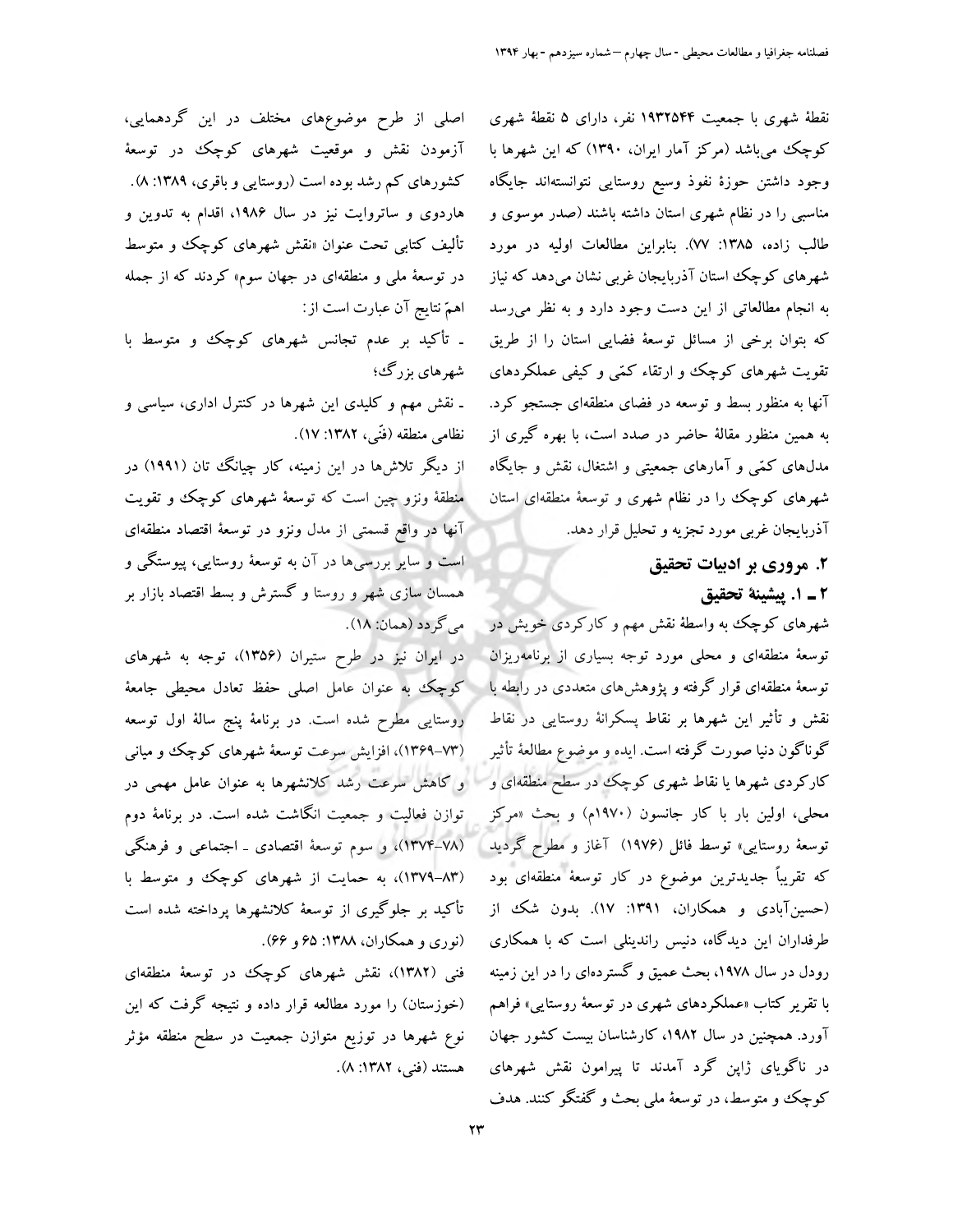صدر موسوی و طالبزاده (۱۳۸۵)، در پژوهشی به بررسی نقش و جایگاه شهرهای کوچک در توسعهٔ فضایی استان آذربايجان غربي پرداخته است. براساس نتايج تحقيق، شهرهای کوچک در توزیع متعادل و متوازن جمعیت در سطح استان و تقویت اقتصاد سکونتگاههای روستایی پیرامون مؤفق نبودهاند. همچنین شهر کوچک ماکو در ارایهٔ امکانات و خدمات شهری به نواحی روستایی پیرامون نامؤفق بوده است (صدر موسوى و طالبزاده، ۱۳۸۵: ۰۲-۷۵).

ضرابی و موسوی (۱۳۸۸)، نقش و کارکرد شهرهای کوچک استان یزد را در نظام شهری و توسعهٔ منطقهای آن بررسی نمود و نتایج این پژوهش حاکبی از آن است که این شهرها در نظام شهری استان به لحاظ جمعیتی و اقتصادی تأثیرات مثبتی داشتهاند. بنابراین، تقویت شهرهای کوچک و تزریق سرمایه به آنها می تواند راهکار مناسبی برای نیل به ساختار فضایی متعادل

در سطح استان باشد (ضرابی و موسوی، ۱۳۸۸: ۱۸-۱). روستایی و باقری (۱۳۸۹)، عملکرد شهر کوچک رزن را در توسعهٔ منطقهٔ پیرامون آن بررسی نمودند و نتایج نشان داد که شهر رزن از نظر شاخصهای توسعهٔ شهری و تنوع کارکردهای شهری توسعه یافته و موجب تراوش این توسعه به کل منطقه شده و روابط جدید و پایداری بین سکونتگاههای منطقه به وجود آورده و نيز باعث سازماندهي فضايي منطقهٔ مورد مطالعه شده است (روستایی و باقری، ۱۳۸۹: ۵). دیوسالار و همکاران (۱۳۸۹)، نقش و عملکرد شهر چمستان به عنوان یک شهر کوچک در توسعهٔ روستاهای پیرامونی را ا مورد بررسی قرار دادند. نتایج نشان داد که شهر چمستان در تغییرات جمعیتی سکونتگاههای روستایی پیرامون بی تأثیر و در جذب و بازاریابی تولیدات روستایی مؤثر و در پایداری سکونتگاههای روستایی نا مؤفق است (دیوسالار و همکاران،  $A(Y:Y)$ 

نیک سرشت و همکارانش (۱۳۹۱)، کارکرد شهر کوچک «سرابله» در توسعهٔ روستاهای پیرامونی را مورد ارزیابی قرار

دادند. نتایج تحقیق مشخص میکند که شهر «سرابله» اثرات مستقیمی بر روی توسعهٔ روستاها داشته است و موجب افزایش درآمد، مشارکت جمعی، انگیزهٔ ماندگاری و امید به زندگی در روستاها شده است (نیک سرشت و همکاران، ۱۳۹۱: ۵۳). ابراهیمزاده و همکارانش (۱۳۹۱)، نقش اقتصادی زاهدشهر را در توسعهٔ روستایی بررسی نمودند. با توجه به نتایج حاصل از تحلیل مدلها، مشخص شد که این شهر کوچک با دارا بودن مراکز خدماتی نسبتاً مطلوب اداری، آموزشی، تجاری و غیره، به عنوان مرکز خرید مازاد تولیدات کشاورزی و محل ارایهٔ خدمات مورد نیاز به ساکنین حوزهٔ نفوذ خود، توانسته نقش

مؤثري را ايفا نمايد (ابراهيم زاده و همكاران، ١٣٩١: ١٥١). حسینآبادی و همکارانش (۱۳۹۱) نیز با استفاده از مدلهای آماری، همبستگی بین میزان ارتباط روستاهای پیرامونی با شهر قیر و توسعهٔ اقتصادی ـ اجتماعی آنها را مورد سنجش قرار دادند که نتایج حاکی از وجود همبستگی بین میزان ارتباط روستاهای پیرامونی با شهر قیر در بسیاری از شاخصهای توسعهٔ اقتصادی و اجتماعی است (حسین آبادی و همکاران،  $(110:1191)$ 

# 2- 2. مبانی نظری تحقیق

تا قبل از دههٔ ۱۹۷۰، نگرش به توسعهٔ منطقهای در کشورهای در حال توسعه، بر پایهٔ برنامه ریزیهای اقتصادی و رشد اقتصادی منطقه استوار بود. از جمله این دیدگاهها، مدلهای رشد هارود (۱۹۴۸)، دومار (۱۹۵۷)، روستو (۱۹۵۶)، رودان روزنشتاین (۱۹۴۳)، اسکیتووسکی (۱۹۵۴)، نورکس (۱۹۵۳) و هیرشمن (۱۹۵۸) را میتوان برشمرد (ضرابی و موسوی، ۱۳۸۸: ۴). در این بین از مهمترین جنبههای توسعهٔ اقتصادی بعد از پایان جنگ جهانی دوم، به کار گیری نظریات اقتصاد فضا با زیر بنای تفکر رشد ناموزون و رویکرد قطب رشد بود (محمدی یگانه و حسینزاده، ۱۳۹۲: ۵۷) که به کار گیری این نظریات در نظام فضایی ـ جمعیتی ایران که از برنامهٔ اول عمرانی (۱۳۳۷) شروع شد و در برنامهٔ چهارم عمرانی (۱۳۴۷) شدت بیشتری یافت، امکانات و سرمایهها را به منظور حداکثر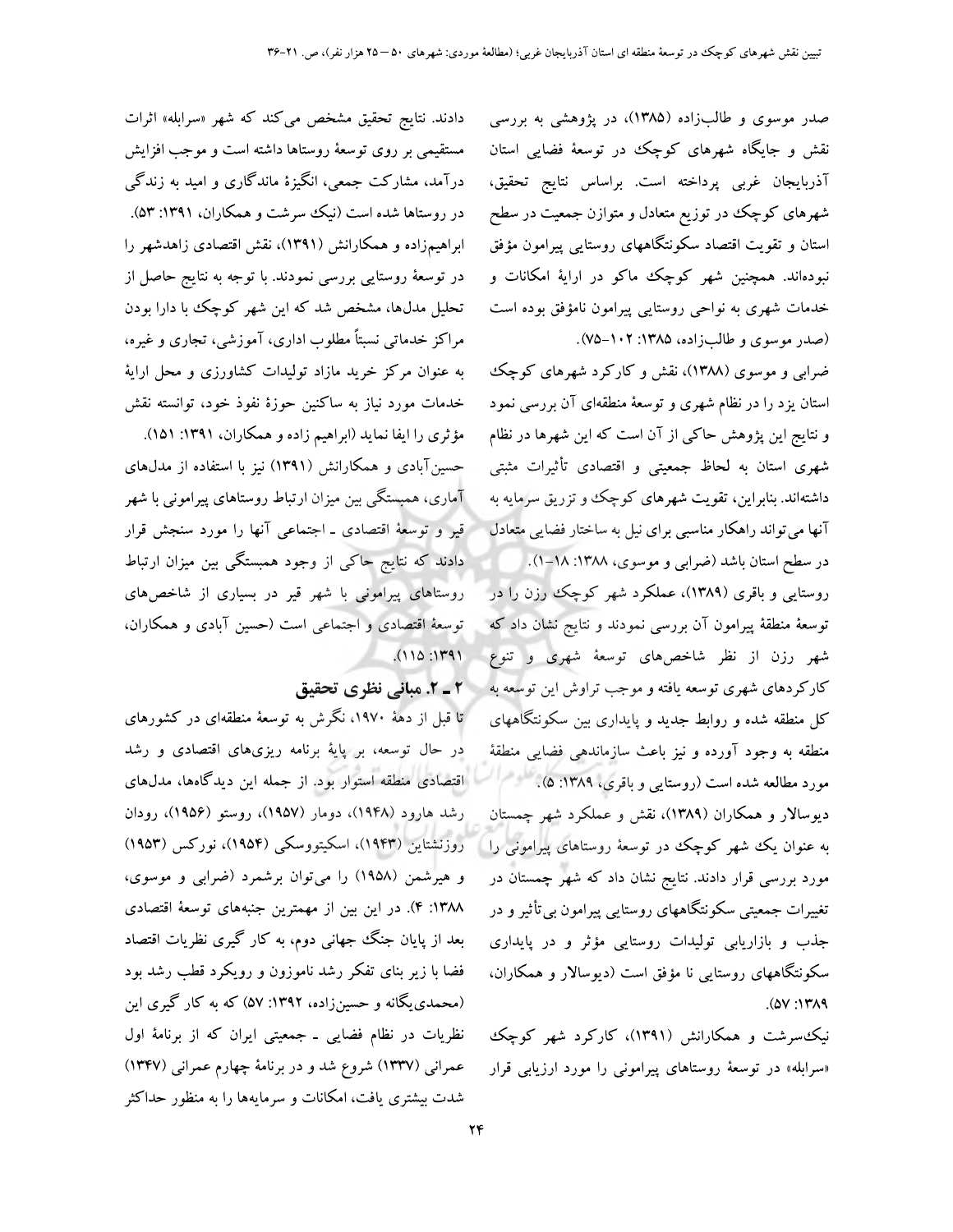سود در نقاط خاصی متمرکز کرد و همین امر باعث شد، نقاط دیگر کشور به خصوص روستاها از نظام برنامه ریزی کشور حذف شوند. شکست نظریهٔ قطب رشد با مهاجرت گستردهٔ روستاییان به شهرها و افزایش جمعیت شهری و به تبع آن، ایجاد مشکلات شهری پدیدار شد (اسماعیل زاده، ۱۳۸۷: ۲۶). عدم مؤفقیت این استراتژیها در ایجاد تعادلهای منطقهای موجب شد این دیدگاهها و نگرشها دستخوش دگرگونی گردند، به طوری که نگرش سیستمی و یکپارچه به توسعهٔ منطقهای مورد توجه قرار گیرد (ضرابی و موسوی، ۱۳۸۸: ۴). ایدهٔ اصلی این موضوع اولین بار با کار جانسون (۱۹۷۰) و فائل (۱۹۷۶) آغاز و مطرح گردید (فنی، ۱۳۸۲: ۱۶). راندینلی (۱۹۷۶) نیز با طرح رهیافتی به نام «عملکردهای شهری در توسعهٔ روستایی»، بر ایجاد شهرهای کوچک در پیوند عملکردی با حوزههای روستایی تأکید دارد تا از طریق عرضهٔ خدمات پشتیبانی و تجاری کردن کشاورزی و توسعهٔ صنایع مرتبط با اقتصاد روستایی، به سرریز کردن رشد در حوزهٔ نفوذ و فضای ملی کمک کند (کلانتری و عبداله زاده، ۱۳۹۱: ۱۵۸). رودل توسعهٔ شهرهای کوچک و متوسط را روش مناسبی برای توسعهٔ فضایی و ایجاد رشد اقتصادی و تعادل اجتماعی میداند و معتقد است که باید سرمایهها را از شهرهای بسیار بزرگ به سمت شهرهای کوچک و متوسط سوق داد (ضرابي و موسوى، ١٣٨٨: ۵).

گروهی از محققین معتقدند یک اندازهٔ بهینهٔ شهر وجود ندارد، بلکه باید یک نظام بهینهٔ توزیع شهری را مورد بررسی ا قرار داد که در آن صورت اندازههای گوناگونی از شهر وجود دارد که با توجه به محل آن در نظام توزیع شهری می تواند درحد مطلوب باشد (زیاری و تقی اقدم، ۱۳۸۷: ۱۶). به طور کلی شهر کوچک یک نوع اندازه، وسعت و ابعاد شهر را در ذهن متبادر میسازد که دارای مفهوم کمّی است (صدرموسوی و طالبزاده، ۱۳۸۵: ۷۷) ولمی بار کیفی نیز

می تواند به آنها اضافه شود. اصولاً در تعیین و تعریف شهر کوچک بیشتر بر اندازهٔ جمعیتی تأکید میشود که از دلایل آن محدود بودن اطلاعات در مورد دیگر ویژگیها و خصوصیات این شهرها است. تعریف شهر کوچک در هر کشور و منطقهای، با توجه به شرایط و مقتضیات جمعیتی، اقتصادی و اجتماعی متفاوت است. دنیس راندینلی در تعریف خود از شهر کوچک که حاصل بررسی وی در مورد شهرهای مختلف جهان است، معیار جمعیتی بین ۳۰ تا ۱۰۰ هزار نفر را برای تشخیص و تعیین آن به کار برده است. سازمان ملل متَّحد شهر كوچك را شهري با جمعيت ۲۵ تا ۵۰ هزار نفر جمعیت بدون در نظر گرفتن فعالیت و تولید و خدمات شهر دانسته است (مرصوصی و غلامی، ۱۳۸۹: ۳-۲). به طور کلی ویژگیهای اصلی این دسته از شهرها عبارتاند از: – در آخرین سطح جمعیتی شبکهٔ شهری یک کشور قرار دارند؛

– عملکرد و فعالیت عمدهٔ شهر کوچک بیشتر در ارتباط با مشاغل کشاورزی و خدماتی است؛ –دارای یک قلمرو و حوزهٔ نفوذ روستایی است تا بتوانند یک نقش سازمانی و بازار تولید کشاورزی ایجاد کنند؛ – جمعیت آن نیز ۵۰ هزار نفر است و بهترین آستانهٔ جمعیتی آن بین ۲۵ تا ۵۰ هزار نفر می تواند باشد (تقوایی و رضایی,  $\left\langle \left\langle \cdot \right\rangle \right\rangle = \left\langle \left\langle \cdot \right\rangle \left\langle \cdot \right\rangle \left\langle \cdot \right\rangle \right\rangle = \left\langle \cdot \right\rangle$ 

سازمان ملل در بررسی شهرهای جهان نورم جمعیتی را (بدون در نظر گرفتن فعالیت تولید و خدمات شهر) به شرح جدول زیر ارائه میدهد (صدر موسوی و طالبزاده، ۱۳۸۸: ۱۳۹) که بر اساس این طبقهبندی تعداد شهر و جمعیت شهری استان آذربایجان غربی طی سالهای ۱۳۹۰–۱۳۳۵ نیز در این جدول آمده است (جدول ۱).

جدول (۱): روند تغییرات تعداد شهر و جمعیت شهری استان آذربایجان غربی به تفکیک طبقات شهری از سال ۱۳۹۰ ـ ۱۳۳۵

 $\bullet$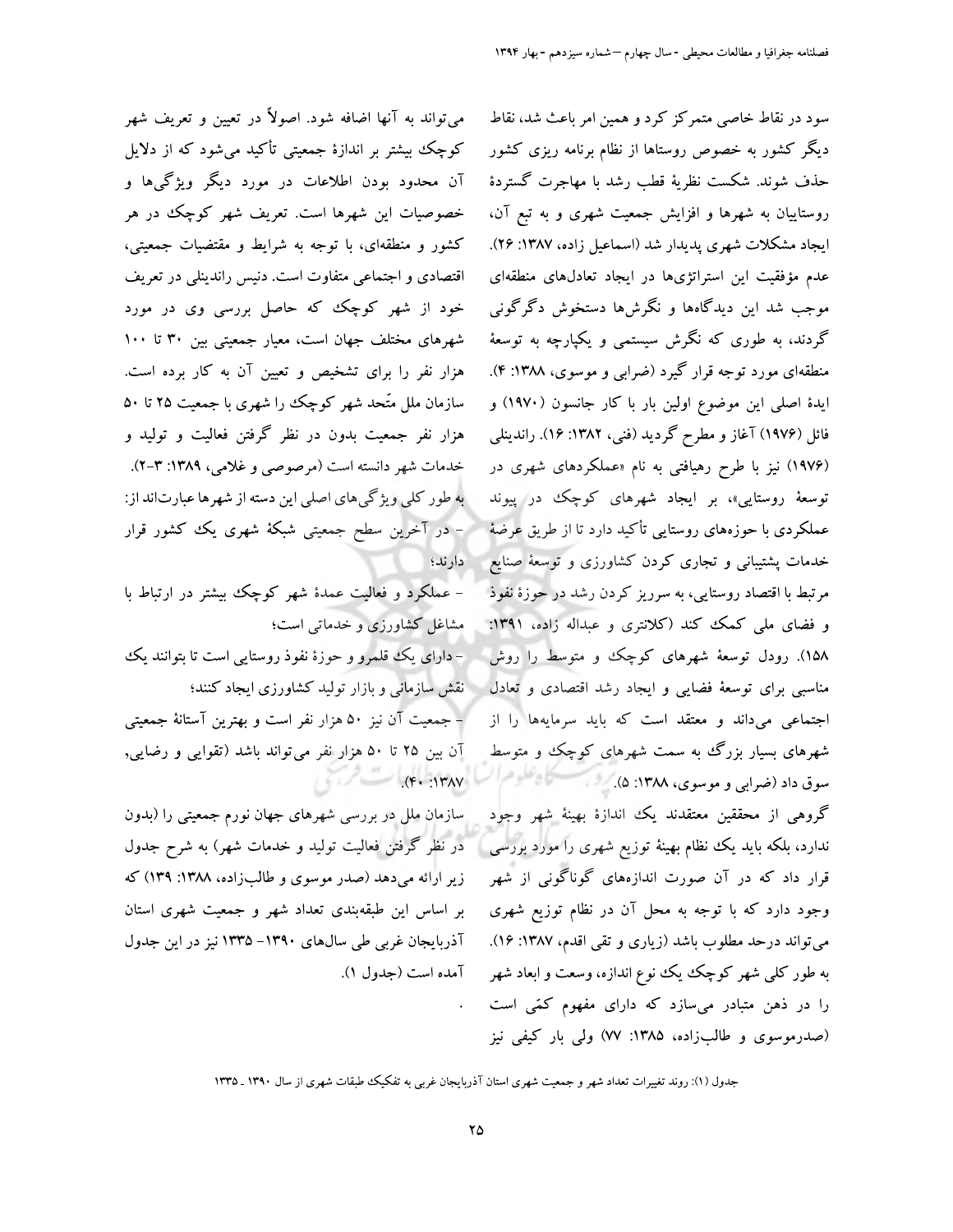| درصد                     | جمعيت                          | تعداد                    | نام شهر                                                                |               | درصد                     | جمعيت                       | تعداد                    | نام شهر                                                                            | طبقة جمعيتى<br>(نفر) | طبقة شهرى                      |                |
|--------------------------|--------------------------------|--------------------------|------------------------------------------------------------------------|---------------|--------------------------|-----------------------------|--------------------------|------------------------------------------------------------------------------------|----------------------|--------------------------------|----------------|
| rry                      | 9.119                          | ٩                        | مياندوآب، بوكان، سلماس، ماكو، شاهين<br>دژ، تکاب، نقده، سردشت، پیرانشهر |               | ۴۶.۶                     | 0A9.7                       | ۶                        | مهاباد، مياندوآب، بوكان، سلماس،<br>ماکو، شاهین دژ                                  | زیر ۲۵هزار           | روستاشهر                       |                |
| <b>TV.F</b>              | $V \hat{Y} \cdot V \Lambda$    | ۲                        | مهاباد، خوی                                                            | سال ۱۳۵۵      | $Y \setminus F$          | <b>٣۴۴٩١</b>                | $\Delta$                 | خوى                                                                                | ۵۰–۲۵ هزار           | شهر كوچك                       | سال ۱۳۳۵       |
| $\overline{\phantom{a}}$ | $\overline{\phantom{a}}$       | $\overline{\phantom{a}}$ |                                                                        |               | ۴۲                       | 9V9.0                       | $\lambda$                | اروميه                                                                             | ۰۰-۰-۵۰ هزار         | شهر متوسط<br>كوچك              |                |
| ۳۹.۹                     | 11.999                         | $\Lambda$                | اروميه                                                                 |               | $\overline{\phantom{a}}$ | $\blacksquare$              | $\overline{\phantom{a}}$ | $\overline{\phantom{a}}$                                                           | ۲۵۰–۱۰۰ هزار         | شهر متوسط                      |                |
| $\mathcal{N}$            | <b>TVV9F9</b>                  | $\mathcal{N}$            |                                                                        |               | $\lambda \cdot \cdot$    | 19.991                      | ۸                        |                                                                                    | جمع                  |                                |                |
|                          |                                |                          | شاهین دژ، ماکو، پیرانشهر، سردشت، قره                                   |               |                          |                             |                          | شاهين دژ، بوكان، ماكو، پيرانشهر،                                                   |                      |                                |                |
| ۱۶۵                      | 148441                         | $\mathcal{N}$            | ضياء الدين، اشنويه، فيرورق، تازه شهر،                                  |               | $Y\Delta Y$              | 117494                      | ٩                        | تكاب، نقده، سردشت، قره ضياء                                                        | زیر ۲۵هزار           | روستاشهر                       |                |
|                          |                                |                          | پلدشت، شوط، سيه چشمه، محمديار                                          |               |                          |                             |                          | الدين، اشنويه                                                                      |                      |                                |                |
| ۳۶                       | <b>٣٢۶٩۴</b>                   | $\lambda$                | تكاب                                                                   |               | XY. Y                    | 99444                       | $\tau$                   | مهاباد، مياندوآب، سلماس                                                            | ۵۰–۲۵ هزار           | شهر كوچك                       |                |
|                          |                                |                          |                                                                        |               |                          |                             |                          |                                                                                    |                      | شهر متوسط                      |                |
| ٣۴                       | $r \cdot \omega \omega \omega$ | ۵                        | مهاباد، مياندوآب، بوكان، سلماس، نقده                                   | سال ۱۳٦٥      | 10.1                     | $V \cdot V \circ V$         | $\lambda$                | خوى                                                                                | ۰۰-۰-۵ هزار          | كوچك                           | <b>Loo</b> Jw  |
| <b>17 A</b>              | $110$ rrr                      | $\mathcal{N}$            | خوى                                                                    |               | ۳۶۸                      | 188819                      | $\lambda$                | اروميه                                                                             | ۲۵۰–۱۰۰ هزار         | شهر متوسط                      |                |
| rrr                      | $r \cdot v$ ۴۶                 | $\lambda$                | اروميه                                                                 |               |                          | $\overline{\phantom{a}}$    | $\overline{a}$           |                                                                                    | ۵۰۰–۲۵۰ هزار         | شھر بزرگ <sup>ی</sup><br>میانی |                |
| $\lambda$ .              | 4.7999                         | $\pmb{\gamma}$ .         |                                                                        |               | $\lambda$                | FF9V1F                      | $\lambda$ ۴              |                                                                                    | جمع                  |                                |                |
|                          |                                |                          | قره ضياء الدين، سيه چشمه، بازرگان،                                     |               |                          |                             |                          |                                                                                    |                      |                                |                |
|                          |                                |                          | پلدشت، تازه شهر، محمدیار، ربط،                                         |               |                          |                             |                          |                                                                                    |                      |                                |                |
|                          |                                |                          | چهاربرج، فيرورق، نوشين، محمودآباد،                                     |               |                          |                             |                          | سيه چشمه، تازه شهر، پلدشت، اشنويه،                                                 |                      |                                |                |
| ٩                        | 104.49                         | rr                       | میرآباد، باروق، کشاورز، ایواوغلی،                                      |               | $\lambda.\hat{r}$        | 111117.                     | $\mathbf{L}$             | نوشين، محمديار، قوشچي، فيرورق،                                                     | زیر ۲۵هزار           | روستاشهر                       |                |
|                          |                                |                          | قوشچي، نالوس، آواجيق، سرو، سيلوانه،                                    |               |                          |                             |                          | شوط، قره ضياء الدين                                                                |                      |                                |                |
|                          |                                |                          | گردكشانه، سيمينه                                                       |               |                          |                             |                          |                                                                                    |                      |                                |                |
| $\mathcal{N}$            | <b><i>IASVAY</i></b>           | ۵                        | تکاب، ماکو، سردشت، شاهین دژ، اشنویه                                    | $\frac{3}{2}$ | $\mathcal{W}$            | 199V·F                      | $\Delta$                 | شاهين دژ، پيرانشهر، تكاب، سردشت،                                                   | ۵۰–۲۵ هزار           | شهر كوچك                       |                |
|                          |                                |                          |                                                                        |               |                          |                             |                          | ماكو                                                                               |                      |                                | <b>LL</b> OVTI |
| 11.7                     | Y1.77Y                         | ٣                        | سلماس، نقده، پيرانشهر                                                  | <b>IFA0</b>   | 19.VQ                    | YY. Y9F                     | $\mathbf r$              | سلماس، مياندوآب، نقده                                                              | ۰۰-۰-۵۰ هزار         | شهر متوسط<br>كوچك              |                |
| rrv                      | $\Delta V F V \cdot \Delta$    | ۴                        | خوي، بوكان، مهاباد، مياندوآب                                           |               | <b>YA.90</b>             | $r\vee r\wedge\cdot r$      | ۳                        | بوكان، خوى، مهاباد                                                                 | ۲۵۰–۱۰۰ هزار         | شهر متوسط                      |                |
| $\overline{\phantom{a}}$ |                                | $\blacksquare$           |                                                                        |               | $\tau\tau$               | rror.                       | $\rightarrow$            | اروميه                                                                             | ۵۰۰–۲۵۰ هزار         | شهر بزرگ<br>                   |                |
|                          |                                |                          |                                                                        |               |                          |                             |                          |                                                                                    |                      | میانی                          |                |
| ٣۴                       | <b>AVYY*Y</b>                  | $\lambda$                | اروميه                                                                 |               |                          |                             |                          | $h \supset h$ -                                                                    | ۵۰۰ هزار تا          | شهر بزرگ                       |                |
|                          |                                |                          |                                                                        |               |                          |                             | $\overline{\phantom{a}}$ |                                                                                    | يك ميليون نفر        |                                |                |
| $\mathcal{N}$ .          | 17.7997                        | ٣۶                       |                                                                        |               | $\sqrt{1 + \epsilon}$    | 11101.1                     | $\gamma\gamma$           |                                                                                    | جمع                  |                                |                |
|                          |                                |                          | تعداد                                                                  |               |                          |                             |                          |                                                                                    | طبقة جمعيتى          |                                |                |
| درصد                     | جمعيت                          |                          |                                                                        |               |                          | - "المعركة من السياس" ) الم |                          |                                                                                    | (نفر)                | طبقة شهرى                      |                |
|                          |                                |                          |                                                                        |               |                          |                             |                          | آواجيق، ايواوغلي، باروق، بازرگان، پلدشت، تازه شهر، چهاربرج، خليفان، ديزج ديز، ربط، |                      |                                |                |
| 4.۸۵                     | 19.799                         |                          | ٢٩                                                                     |               |                          |                             |                          | زرآباد، سرو، سیلوانه، سیمینه، سیه چشمه، شوط، فیرورق، قره ضیاء الدین، قطور، قوشچی،  | زیر ۲۵هزار           | روستاشهر                       |                |
|                          |                                |                          |                                                                        |               |                          |                             |                          | کشاورز، گردکشانه، محمدیار، محمودآباد، مرنگنلر، میرآباد، نازک علیا، نالوس، نوشین    |                      |                                |                |
| $1.50$                   | $\mathbf{y} \cdots \mathbf{y}$ |                          | ۵                                                                      |               |                          |                             |                          | تکاب، ماکو، سردشت، شاهین دژ، اشنویه                                                | ۵۰–۲۵ هزار           | شهر كوچك                       |                |
| 11.0                     | <b>TTTV90</b>                  |                          | ٣                                                                      |               |                          |                             | پيرانشهر، سلماس، نقده    |                                                                                    | ۰۰-۰-۵۰ هزار         | شهر متوسط                      | $J^{\mu}$      |
|                          |                                |                          |                                                                        |               |                          |                             |                          |                                                                                    |                      | كوچك                           |                |
| rrrr                     | 9F19. V                        |                          | ۴                                                                      |               |                          |                             |                          | بوکان، خوی، مهاباد، میاندوآب                                                       | ۲۵۰–۱۰۰ هزار         | شهر متوسط                      |                |
|                          |                                |                          |                                                                        |               |                          |                             |                          |                                                                                    |                      | شهر بزرگ<br>                   |                |
| $\blacksquare$           |                                |                          |                                                                        |               |                          |                             | $\blacksquare$           |                                                                                    | ۵۰۰–۲۵۰ هزار         | میانی                          |                |
|                          |                                |                          |                                                                        |               |                          |                             |                          |                                                                                    | ۵۰۰ هزار تا          |                                |                |
| ۵۶.۴۳                    | 99499                          |                          | $\pmb{\backslash}$                                                     |               |                          |                             | اروميه                   |                                                                                    | يك ميليون نفر        | شهر بزرگ                       |                |
| $\cdots$                 | 1971047                        |                          | ۴۲                                                                     |               |                          |                             | $\equiv$                 |                                                                                    | جمع                  |                                |                |

(منبع: صدر موسوی و طالب زاده، ۱۳۸۸: ۱۳۹ و نتایج سرشماری عمومی نفوس و مسکن، ۱۳۹۰ – ۱۳۳۵)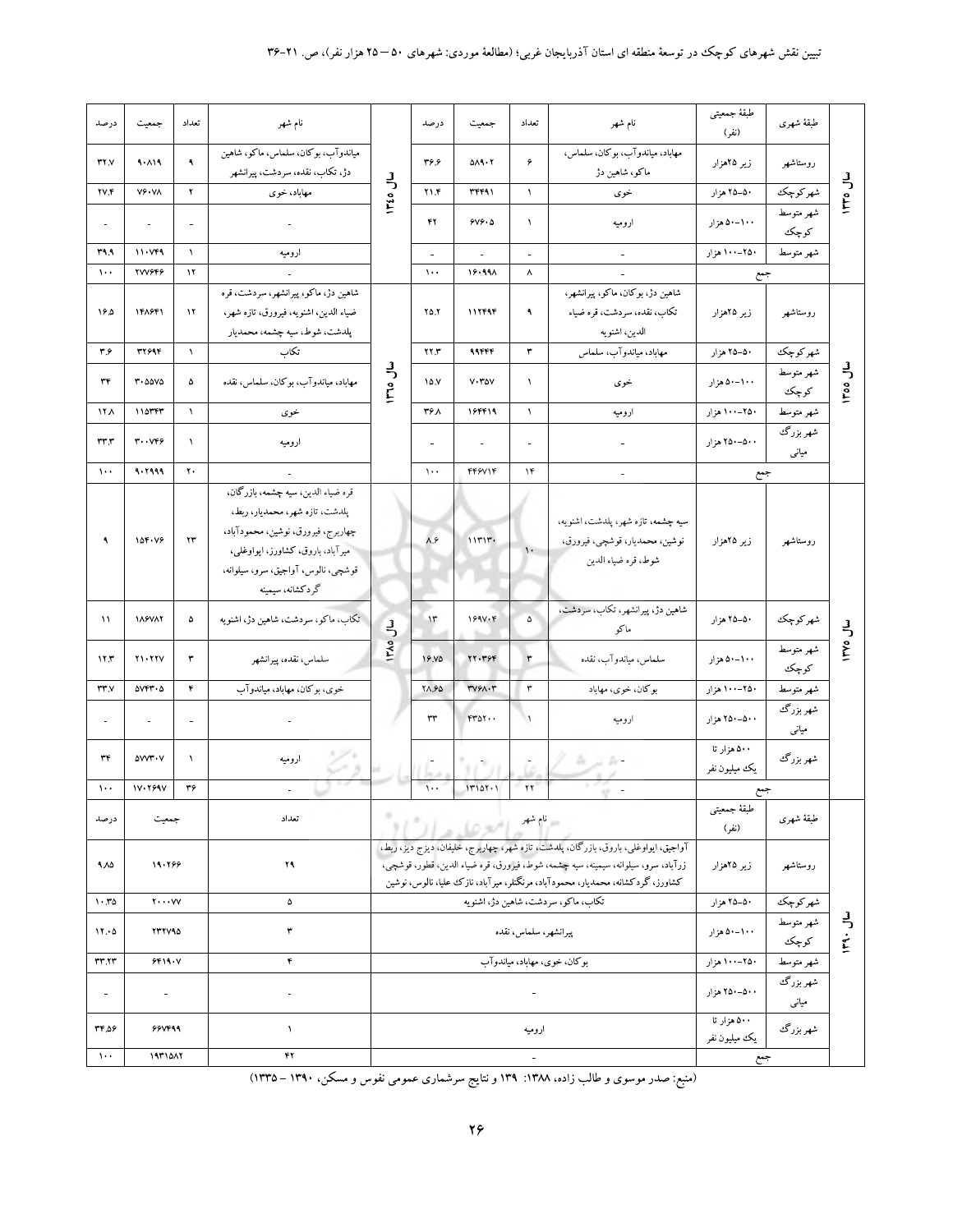### ۳. روش شناسی تحقیق

با توجه به مؤلفههای مورد بررسی، ماهیت موضوع و اهداف تحقیق، رویکرد حاکم بر این پژوهش «توصیفی ـ تحلیلی» است. جامعهٔ آماری پنج شهر کوچک استان آذربایجان غربی (تکاب، ماکو، سردشت، شاهین دژ و اشنویه) بوده که برای جمع آوری دادهها و اطلاعات از روش کتابخانهای (اسنادی) استفاده می شود. بنابراین، ابزار جمع آوری اطلاعات، کتاب، مجلات معتبر و مرتبط، ماهنامهها، پایان نامهها، و همچنین سرشماریهای عمومی نفوس و مسکن، سالنامههای آماری و غیره میباشد. ابتدا با استفاده از روشها و مدلهای کمّی مانند شاخصهای نخست شهری، مدلهای مرتبه ـ اندازه، ضریب آنتروپی و کشش پذیری، جایگاه شهرهای کوچک (۵۰ – ۲۵ هزار نفر) در نظام شهری استان بررسی و تحلیل شده و سپس با بهرهگیری از مدل ضریب مکانی به ارزیابی توان اقتصادی شهرهای کوچک در توسعهٔ منطقهای استان پرداخته شده است.

#### ٤. شناخت منطقة مورد مطالعه

استان آذربایجان غربی با وسعتی معادل ۳۷۴۱۱ کیلومتر مربع (بدون در نظر گرفتن دریاچهٔ ارومیه)، در شمال غربی ایران، بین عرضهای جغرافیایی ۳۵ درجه و ۵۸ دقیقه تا ۳۹ درجه و

۴۶ دقیقهٔ شمالی و طولهای ۴۴ درجه و ۳ دقیقه تا ۴۷ درجه و ۲۳ دقیقهٔ شرقی از نصفالنهار گرینویچ قرار گرفته است. در سال ۱۳۹۰ دارای ۱۷ شهرستان، ۴۰ بخش و ۱۱۳ دهستان بوده است. تعداد نقاط شهری این استان در سال مزبور ۴۲ نقطه و تعداد آبادیهای دارای سکنهٔ آن ۳۲۶۶ نقطه به ثبت رسیده است. جمعیت نقاط شهری ۱۹۳۲۵۴۴ نفر و جمعیت نقاط روستایی ۱۱۴۸۰۳۲ نفر میباشد (مرکز آمار ایران، ۱۳۹۰). شكل (١) موقعيت جغرافيايي منطقة مورد مطالعه را نشان امے ردھات

#### 1. يافته هاي تحقيق

٥ \_ ١. شهرهاي كوچك استان آذربايجان غربي برابر بررسیهای صورت گرفته در استان آذربایجان غربی طی

سال های ۱۳۳۵ تا ۱۳۹۰، تعداد شهرهای کوچک استان از یک شهر به پنج شهر افزایش یافته است. اما درصد جمعیت شهرهای کوچک از کل جمعیت شهری استان از ۲۰*۸*۸ درصد در سال ۱۳۳۵ به ۲۷.۴۶ درصد در سال ۱۳۴۵ رسیده و بعد از آن تا سال ۱۳۹۰ شاهد افت شدید درصد جمعیت این شهرها از كل جمعيت شهرنشين استان هستيم (جدول ٢).



شکل (۱): موقعیت جغرافیایی استان آذربایجان غربی در کشور (منبع: نگارندگان)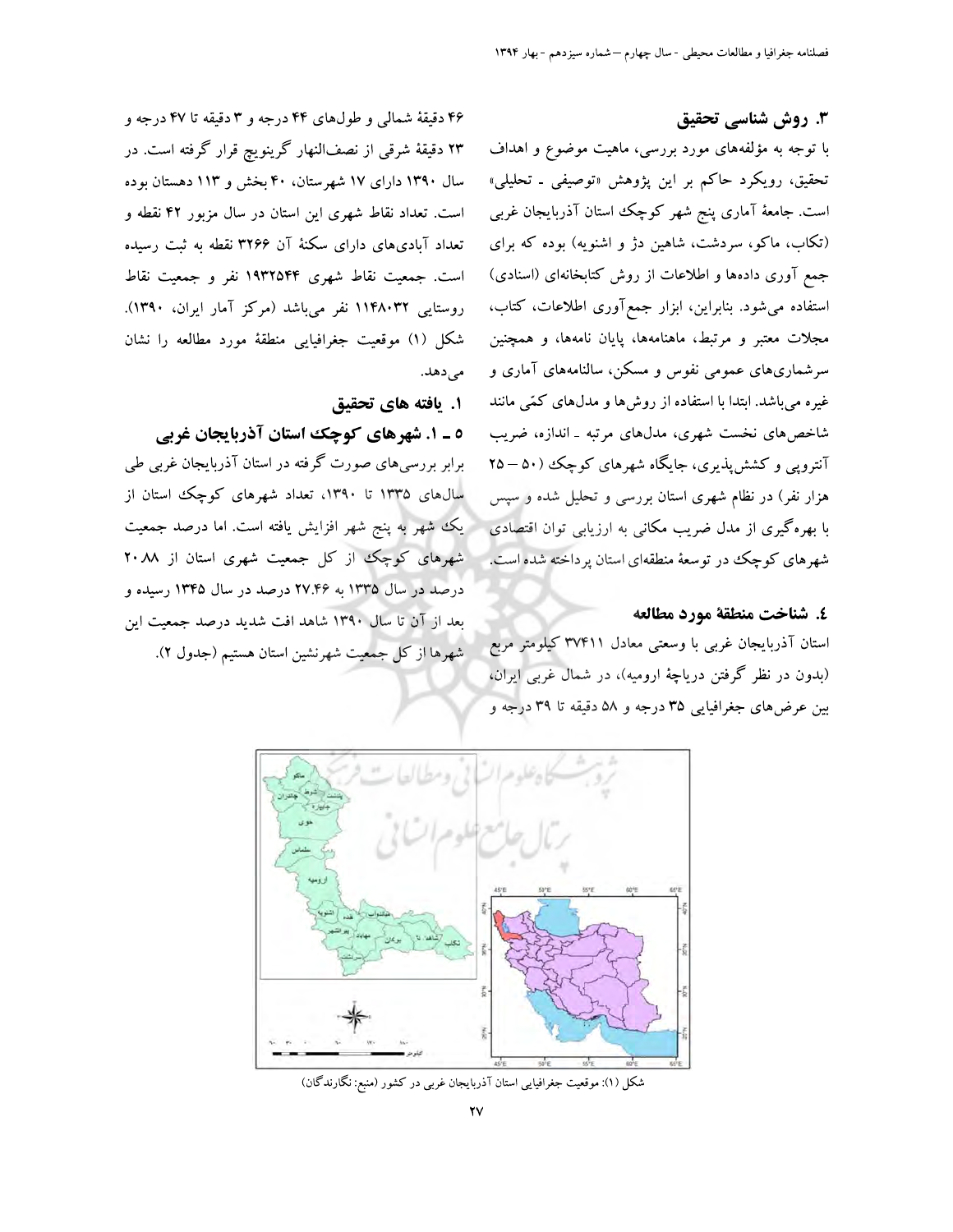| اسامي شهرها                           | درصد از کل جمعیت شهری<br>استان | تعداد حمعت               | تعداد شهرها | سال          |
|---------------------------------------|--------------------------------|--------------------------|-------------|--------------|
| خوی                                   | $Y \cdot \mathcal{N}$          | 37491                    |             | 1550         |
| خوی، مهاباد                           | <b>TV.FF</b>                   | <b>VETOA</b>             |             | 1350         |
| سلماس، مياندوآب، مهاباد               | <b>TY.TP</b>                   | 99444                    | ٣           | 1300         |
| سلماس، تكاب، ماكو                     | ۱۱.۹۹                          | ۱۰۸۲۵۲                   | ٣           | ۱۳٦٥         |
| تکاب، ماکو، سردشت، شاهین دژ، پیرانشهر | 11.91                          | 199V·F                   | ۵           | <b>1۳</b> YO |
| تکاب، ماکو، سردشت، شاهین دژ، اشنویه   | 1.99                           | 184444                   | ۵           | ۱۳۸٥         |
| تکاب، ماکو، سردشت، شاهین دژ، اشنو به  | 1.70                           | $Y \cdot \cdot \cdot VV$ | ۵           | ۱۳۹۰         |

جدول (۲): تعداد جمعیت و درصد جمعیت شهرهای کوچک استان آذربایجان غربی طی سال های ۱۳۹۰–۱۳۳۵

(منبع: مرکز آمار ایران، ۱۳۹۰–۱۳۳۵ و محاسبات نگارندگان)



شکل (۲): توزیع فضایی شهرهای کوچک استان آذربایجان غربی در سالهای ۱۳۶۵ تا ۱۳۹۰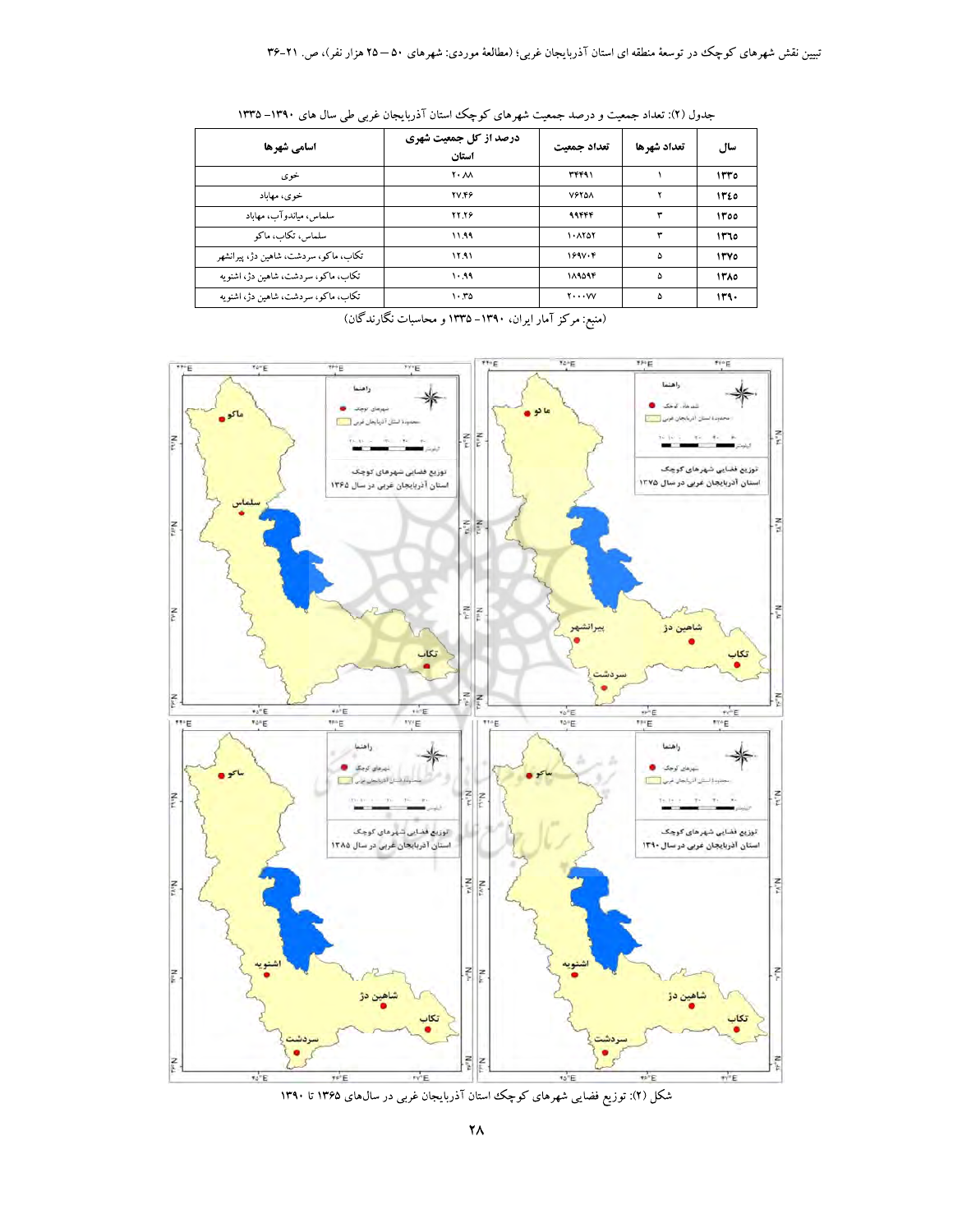در دورههای بعد نیز ادامه داشته و میزان این ضریب به زیر یک تنزل یافته و حتبی در آخرین دورهٔ مورد بررسی (۹۰-۱۳۸۵)، ضریب کشش پذیری شهر تکاب تا زیر صفر نیز کاهش یافته است. بررسی ضریب کشش پذیری جمعیت شهری استان براساس جمعیت کل استان در دورههای مورد بررسی نیز نشان میدهد که توان جمعیتپذیری تمام نقاط شهری استان همانند اکثر شهرهای کوچک از دورهٔ اول (۴۵-۳۵) تا دورهٔ سوم (۶۵–۵۵) افزایش یافته و به ۱.۹۷ رسیده و در دورههاي بعد با فراز و نشيب همراه بوده است (جدول٣).

با توجه به نتایج به دست آمده در طی این سالها (جدول٣)، میزان کشش پذیری و توان جذب جمعیت شهرهای کوچک استان دارای افت و خیزهایی بوده است، به طوری که در دورهٔ ۵۵–۴۵ نسبت به دورهٔ ۴۵–۳۵ ضریب کشش پذیری شهرهای تکاب، ماکو و اشنویه افزایش قابل توجهی داشته و در شهر سردشت کاهش سه دهمی در ضریب کشش پذیری وجود دارد. در دورهٔ ۶۵–۵۵ ضریب کشش پذیری شهرهای تکاب، ماکو و سردشت کاهش یافته ولی این ضریب براساس نرخ رشد شهرهای شاهین دژ و اشنویه افزایش را نشان میدهد. ولی در دورهٔ ۷۵–۶۵ به استثنای شهر سردشت در سایر شهرها کاهش در ضریب کشش پذیری به چشم میخورد. این روند

| کل استان                     | کل نقاط شهری     | اشنويه                                | شاهين<br>$\mathfrak{L}$ | سردشت                               | مگہ                    | <u>ي</u><br>-ر | شهرها             | نرخ رشد و سال      |
|------------------------------|------------------|---------------------------------------|-------------------------|-------------------------------------|------------------------|----------------|-------------------|--------------------|
| ۴.۲                          | 40               | FA.2A                                 | ۳۸                      | A.A                                 | ۲Λ١                    | Y.FV           | $T0 - 20$         |                    |
| <b>Y.SY</b>                  | $F.\Delta$       | ۵.۵۱                                  | ۳.۶۴                    | ٥.٩٩                                | ۵.۵۱                   | V.Y.9          | $20 - 00$         |                    |
| ٣.۴٣                         | 9.10             | A.VA                                  | $\Lambda$ .۴            | 5.99                                | V.FF                   | 9.19           | $00 - 70$         |                    |
| ۲.۴                          | $r_Ar$           | 4.1Y                                  | $F \cdot \Delta$        | 0.94                                | $Y.A\Delta$            | <b>٢.۶</b> V   | 70-70             |                    |
| ۱.۴۲                         | <b>Y.VO</b>      | ۴.۶۶                                  | 1.19                    | $\mathbf{Y} \cdot \cdot \mathbf{Y}$ | $Y.F\Delta$            | .77            | $Y_0 - \lambda_0$ | نرخ رشد جمعیت شهری |
| ۱۴                           | ۲.۳              | $\lambda$ . $\mathsf{rr}$             | $Y \cdot V$             | Y.TV                                | $\cdot \cdot \wedge$ ٩ | $-1$ , $+1$    | $A0 - 9$          |                    |
| ۰                            | 1.1 <sub>A</sub> | $\cdots$ ۹                            | $\cdot$ . $VY$          | 1.94                                | .09A                   | .399           | $T0 - 20$         |                    |
| ۰                            | 1.1              | 1.77                                  | $\cdot \wedge \cdot$ 9  | 1.1                                 | 1.11                   | ۱.۶۴           | $20 - 00$         |                    |
| ۰                            | 1.9V             | 1.7                                   | 1.19                    | ٠Δ٣٨                                | 1.11                   | ۱.۴۴           | $00 - 70$<br>s.   |                    |
| -                            | ۱۶               | $\cdot$ $\lambda$ $\uparrow$ $\wedge$ | 1.9                     | 1.5V                                | $\cdot$ VV             | .99V           | 70-70             | ضريب كشش يذيرى     |
| $\qquad \qquad \blacksquare$ | 1.95             | .98V                                  | .901                    | $\cdot$ $\mathcal{M}$               | . A                    | .119           | $Y_0 - \lambda_0$ |                    |
|                              | ۱.۶۴             | ۵V٨.                                  | $.9 -$                  | .9AV                                | $\cdots$ rq            | $\bullet$      | $\lambda$ 0-9.    |                    |

جدول (۳): نرخ رشد جمعیت شهری و ضریب کشش پذیری شهرهای کوچک استان آذربایجان غربی طی سال های ۱۳۹۰–۱۳۳۵

(منبع: مرکز آمار ایران، ۱۳۹۰- ۱۳۳۵ و محاسبات نگارندگان) - ۲. کار کو د جمعیتی شهرهای کوچک در نظام شهری استان

#### آذربایجان غربی

## ٥ ـ ٢ ـ ١. توزيع فضايي جمعيت

به منظور تحلیل ویژگیهای توزیع فضایی جمعیت در شبکهٔ شهری استان از ضریب آنتروپی (حکمتنیا و موسوی، ۱۳۹۲: ۱۸۵) استفاده شده است. برای ارزیابی دقیق تر تأثیرات شهرهای کوچک در پراکنش جمعیت در استان، این کار یک بار با احتساب شهرهای کوچک و یک بار بدون احتساب آنها محاسبه شده است. نتایج نشان میدهد در صورتی که کارکرد جمعیتی شهرهای کوچک نادیده گرفته شود، در مقایسه با نتایج ضریب آنتروپی با احتساب شهرهای کوچک استان، عدم تعادل در توزیع جمعیت بین شهرها افزایش می یابد، ولی به طور کلی در تمام طول دورههای مورد بررسی که از سال ۱۳۳۵ تا سال ۱۳۹۰ میباشد چه با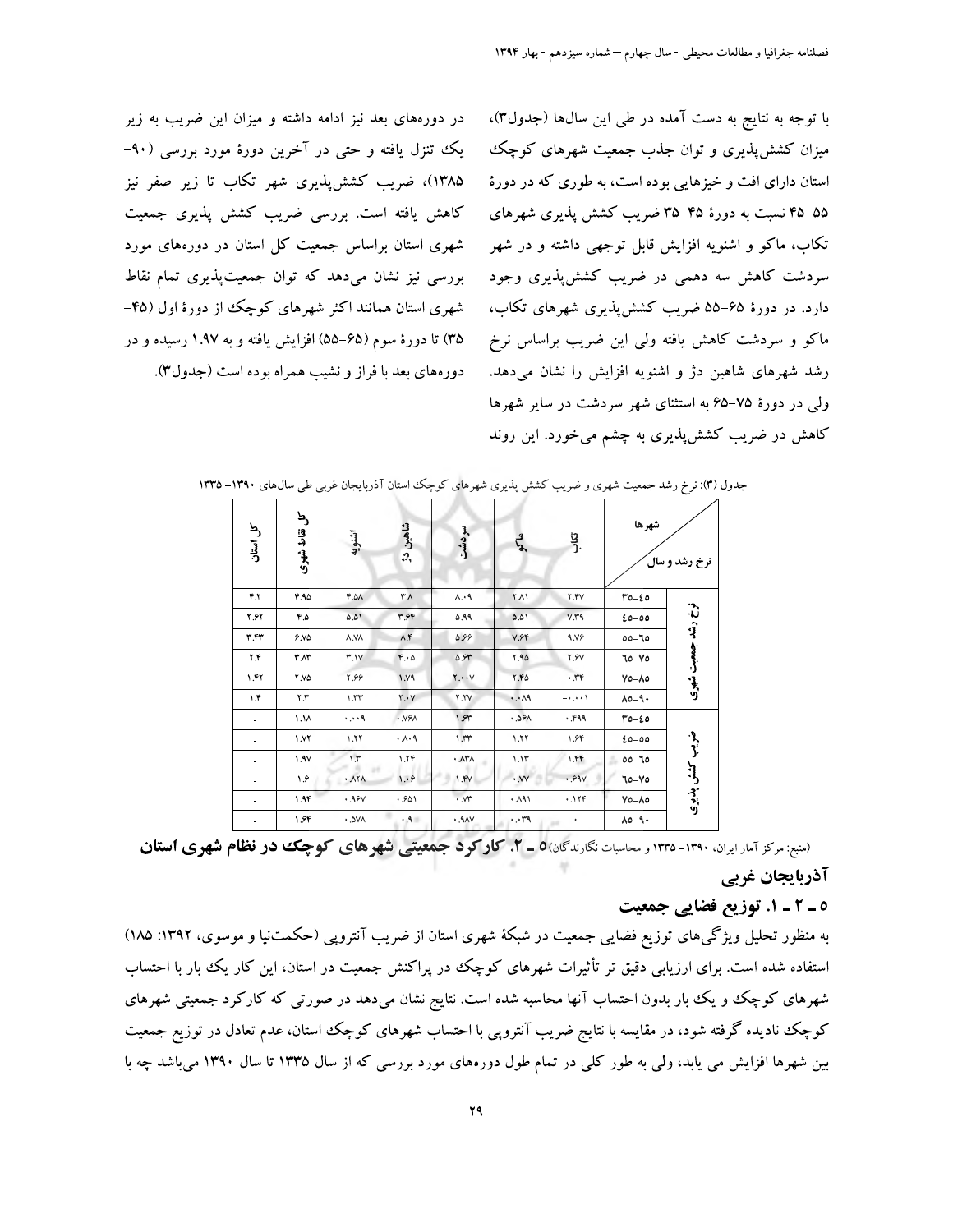سال ۱۳۵۵ به ۰۸ رسیده که حاکی از حرکت به سوی تعادل احتساب و چه بدون احتساب شهرهای کوچک استان در توزیع جمعیت در نظام شهری استان میباشد. ولی این ضریب در سال ۱۳۶۵ باز به ۰.۷۸ و در سال ۱۳۷۵ به ۰.۷۷ کاهش پیدا کرده و نشانگر عدم تعادل در توزیع جمعیت در نظام شهری استان از سال ۱۳۶۵ به بعد میباشد و علت این امر تمرکز جمعیت در شهرهای بزرگ و میانی استان بوده و حتی افزایش تعداد شهرهای کوچک هم نتوانسته است در ایجاد توازن و تعادل در توزیع جمعیت مؤثر باشد (جدول۴).

آذربایجان غربی، ضریب آنتروپی کمتر از عدد یک بوده و به طرف صفر میل میکند (با احتساب شهرهای کوچک از۰۸۰۸ در سال ۱۳۳۵ به ۰.۶۶۹ در سال ۱۳۹۰ و بدون احتساب آنها از ۰.۷۶۱ در سال ۱۳۳۵ به ۰.۶۱۹ در سال ۱۳۹۰ رسیده است) که حکایت از افزایش تمرکز یا عدم تعادل در توزیع جمعیت بین شهرها در دورههای مورد بررسی دارد. ضریب آنتروپی با احتساب شهرهای کوچک، با وجود کاهش آن از ۰۸ در سال ۱۳۳۵ به ۷۸. در سال ۱۳۴۵، باز در

| ضریب آنترویی                | شرح                     | سال  |
|-----------------------------|-------------------------|------|
| $\cdot \wedge \cdot \wedge$ | با احتساب شهرهای کو چکئ | ۱۳۳٥ |
| ۰.۷۶۱                       | بدون احتساب شهرهاي كوچك |      |
| ٠.V٨١                       | با احتساب شهرهای کوچک   | ۱۳٤٥ |
| .999                        | بدون احتساب شهرهای کوچک |      |
| .499                        | با احتساب شهرهای کوچک   | ۱۳٥٥ |
| . v19                       | بدون احتساب شهرهای کوچک |      |
| · VAY                       | با احتساب شهرهای کوچک   |      |
| .951                        | بدون احتساب شهرهای کوچک | ۱۳٦٥ |
| ۰.VV۱                       | با احتساب شهرهای کوچک   | ۱۳۷٥ |
| <b>. VYS</b>                | بدون احتساب شهرهاي كوچك |      |
| .997                        | با احتساب شهرهای کوچک   | ۱۳۸٥ |
| .957                        | بدون احتساب شهرهای کوچک |      |
| .999                        | با احتساب شهرهای کوچک   | ۱۳۹۰ |
| .919                        | بدون احتساب شهرهای کوچک |      |

|  | جدول (۴): محاسبات ضریب آنتروپی با احتساب و بدون احتساب شهرهای کوچک استان آذربایجان غربی |  |  |  |  |  |  |  |  |  |  |  |  |
|--|-----------------------------------------------------------------------------------------|--|--|--|--|--|--|--|--|--|--|--|--|
|--|-----------------------------------------------------------------------------------------|--|--|--|--|--|--|--|--|--|--|--|--|

(منبع: یافتههای پژوهش، ۱۳۹۳)

ملدهرات! رومطالعات

بر اساس مدل رتبه ـاندازهٔ شهری با احتساب شهرهای کوچک، در سال ۱۳۶۵ به ۱۳۲۲– برای ۲۰ شهر و در سال ۱۳۷۵ به . ۱.۴۴۱- برای ۲۲ شهر و در سال ۱۳۸۵ به ۱.۷۷۴- برای ۳۶ شهر و در نهایت به ۱۸۱۴- برای ۴۲ شهر افزایش یافته است. به طوری که، این روند طی دورهٔ مورد بررسی، بیانگر افزایش نابرابری و عدم تعادل در نظام ساختار فضایی شهرهای استان آذربایجان غربی است. به منظور مطالعهٔ روند و تأثیرات شهرهای کوچک در نظام شبکهٔ شهری استان، این وضعیت بدون احتساب شهرهای کوچک نیز محاسبه گردید. نتایج،

٥ ـ٢ ـ ٢. توزيع لگاريتمي رتبه ـ اندازة شهري بر اساس الگوی رتبه —اندازهٔ شهری (حکمتنیا و موسوی، ۱ شیب خط در سال ۱۳۵۵ برای ۱۴ شهر برابر ۱.۱۳۹- بوده که ۱۳۹۲: ۱۸۴–۱۸۶)، توزیع لگاریتمی و سلسله مراتبی شهرهای استان با احتساب شهرهای کوچک و بدون احتساب آنها مورد بررسی قرار گرفت. در سال ۸۵ جمعیت شهر ارومیه، ۳.۲ برابر دومین شهر (خوی) بوده که در سال ۹۰، به ۳.۳ برابر شهر خوی رسیده است. برابر دادههای آماری سال ۱۳۹۰ جمعیت شهر ارومیه ۳.۹ برابر سومین شهر (بوکان)، ۴.۵ برابر چهارمین شهر (مهاباد)، ۵.۴ برابر پنجمین شهر (میاندوآب)، ۷.۶ برابر ششمین شهر (سلماس)، و ۸۸ برابر هفتمین شهر (نقده) است.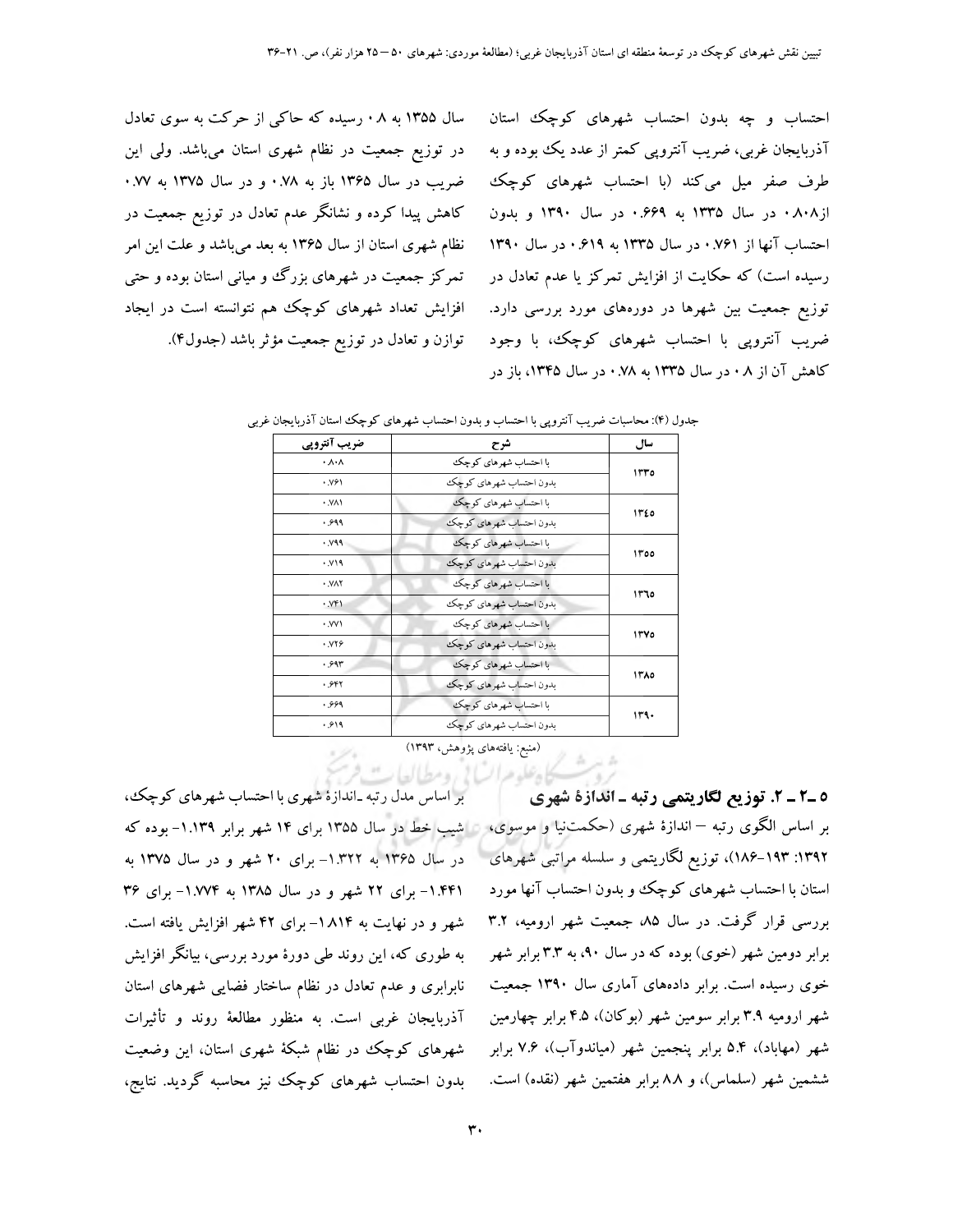بیانگر اثرات نه چندان زیاد شهرهای کوچک در تعادل فضایی و توزیع منظم سلسلهمراتب شهری است. به طوری که، شیب خط در سال های ۵۵، ۶۵، ۷۵، ۸۵ و ۹۰، به ترتیب ۱.۳۱۱–، ۱.۴۶۷–، ۱.۷۰۴–، ۱.۹– و ۱.۸۹۹– بوده است. می توان گفت در تمام سال@ای مذکور، عدم تعادل در شیب خط رگرسیون در نظام شهری استان آذربایجان غربی برقرار بوده است، که دلیل آن افزایش بیش از حد جمعیت شهر نخست؛ ارومیه بوده است (جدول۵)؛ که طی سالهای گذشته به علت زمینههای مناسب سیاسی ۔ اقتصادی، اجتماعی ۔ فرهنگی و خدماتی ۔ رفاهي باعث جذب جمعيت شده و شهرها را از قانون مرتبه ـ اندازه دور کرده است. نتیجهٔ آن تجمع کالاها و خدمات و امکانات در مراکز بزرگ و کمبود امکانات در سکونتگاههای کوچکتر و گسیختگی پیوند فضایی شهر و روستا است.ا

به منظور بررسی میزان نخست شهری در سالهای ۱۳۳۵ تا ۱۳۹۰، از شاخص۵مای نخست شهر، دو شهر، چهار شهر، چهار شهر مهتا، تمركز هرفيندال، موماو و الوصابي و شاخص تسلط شهری (موسوی) استفاده شد (موسوی و باقری کشکولی، ١٣٩٢: ٢٣٣-٢٣٧). مقادير عددي اين شاخصها در استان آذربایجان غربی برای سالهای مورد بررسی محاسبه گردید. نتيجهٔ اين محاسبات در جدول (۶) منعکس گرديده است. نتايج كليهٔ شاخصها نشان مىدهد كه پديدهٔ نخست شهرى استان در سال@ای اولیهٔ مورد مطالعه (۱۳۳۵)، چندان چشمگیر نبوده و حتی تا سال ۱۳۷۵ میزان آن در حال کاهش بوده اما بعد از سال ۱۳۷۵ شدت این نخست شهری تا سال ۱۳۹۰ افزايش يافته است (جدول¢).

جدول (۵): معادلهٔ خط توزیع لگاریتمی رتبه —اندازهٔ شهرها برای نظام شهری استان طی سالهای ۹۰ – ۱۳۵۵

| بدون احتساب شهرهای کوچک | با احتساب شهرهای کوچک   | ۔ نوصیح<br>سال |
|-------------------------|-------------------------|----------------|
| $Y = -1/3106x + 5/1411$ | $Y = -1/139x + 5/1843$  | ۱۳٥٥           |
| $Y = -1/467x + 5/5951$  | $Y = -1/3224x + 5/5849$ | ۱۳٦٥           |
| $Y = -1/7045x + 5/8872$ | $Y = -1/4406x + 5/8291$ | ۱۳۷۵           |
| $Y = -1/9004x + 6/1383$ | $Y = -1/7744x + 6/1799$ | ۱۳۸٥           |
| $Y = -1/8986x+6/1938$   | $Y = -1/8145x+6/2636$   | ۱۳۹۰           |



شکل (۳): توزیع لگاریتمی رتبه ـ اندازهٔ شهرهای استان آذربایجان غربی با احتساب شهرهای کوچک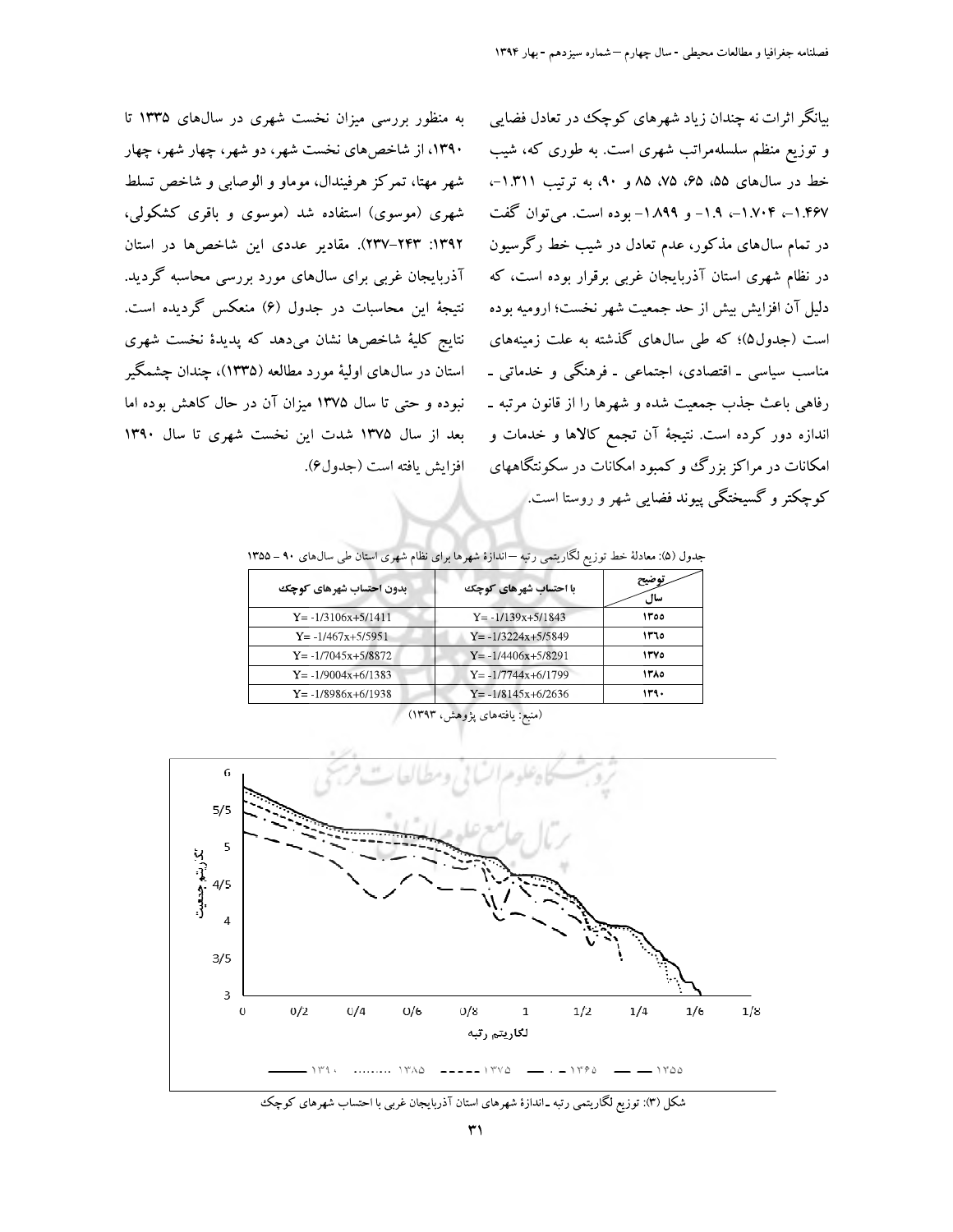

شکل (۴): توزیع لگاریتمی رتبه ـ اندازهٔ شهرهای استان آذربایجان غربی بدون احتساب شهرهای کوچک

| شاخص<br>تسلط شهرى موسوى | شاخص موماو و الوصابي    | شاخو<br>تعركني<br>هرفيندال | شاخص<br>چھار شھر مھتا | شاخص<br>چهار شهر | شاخص<br>دو شهر | شاخص<br>÷R<br>ر.<br>ڇپ     | شاخه<br>크 |
|-------------------------|-------------------------|----------------------------|-----------------------|------------------|----------------|----------------------------|-----------|
| 1.5.7                   | 4.9.9                   | .75                        | .791                  | .9V1             | 1.99.          | .7.9                       | 1170      |
| ۸۵۵۸.                   | ۴.١۴٨                   | 017.                       | .011                  | 1.111            | <b>7.٣٢۴</b>   | ۳۹۹.                       | ١٣٤٥      |
| ۱.۴۱                    | ۳.٢۶                    | .119                       | .019                  | ۱.۱۵             | $\mathbf{y}$   | .791                       | 1000      |
| ۱.۶۲                    | ۲۹۰                     | .100                       | .01V                  | 1.19             | ۴۶             | .777                       | ۱۳٦٥      |
| ١٨٠                     | $Y, \Delta \mathcal{P}$ | ۱۵۱.۰                      | .070                  | 1.10             | ۲.۹            | .14                        | 1100      |
| ۴.۱۴۰                   | ۴.۶۶                    | .101.                      | .008                  | 1.7F             | T.Y            | $\cdot$ , $\tau\tau\wedge$ | 1710      |
| F.97                    | ۲.V۳                    | .100                       | .097                  | 1.79             | ۳.۳۲           | .770                       | ۱۳۹۰      |

جدول (۶): بررسی میزان نخست شهری در استان آذربایجان غربی در فاصلهٔ سالهای ۱۳۹۰–۱۳۳۵

" (منبع: مرکز آمار ایران، ۱۳۹۰–۱۳۳۵ و محاسبات نگارندگان)

۷.۶ برابر ششمین شهر (سلماس)، و ۸۸ برابر هفتمین شهر برای رسیدن به یک سیستم سلسلهمراتبی متعادل در پهنهٔ نظام شهری استان به استفاده از مدل رتبه ـ اندازهٔ تعدیل یافتهٔ خانم دکتر بهفروز (موسوی و باقری کشکولی، ۱۳۹۲: ۲۵۱)، مبادرت شده است که میزان اضافی جمعیت اولین شهر و کمبود یا مازاد جمعیت سایر شهرها را مشخص می نماید. نتایج مدل نشان می دهد که شهر ارومیه حدود ۲۱۹۳۸۳ نفر اضافه جمعیت و شهر دوم (خوي) حدود ۲۳۱۰۰ نفر كمبود جمعيت دارد (و الي آخر) تا در یک سلسلهمراتب منظم شهری قرار گیرد (جدول۷).

به منظور تجزیه و تحلیل سلسلهمراتب شهری در استان از مدل قانون رتبه —اندازه (جرج زیپف)، استفاده گردید (حکمتنیا ، ازنقده) و ۶۹۴ برابر آخرین شهر یا شهر ۴۲ام (خلیفان) است. و موسوى، ١٣٩٢: ١٨٧). البته اين فرمول در نظام شهرى استان آذربایجان غربی که دارای الگوی نخست شهری است نمیتواند درست باشد و شهرهای درجه دوم، سوم تا درجه چهل و دوم توزیع اندازهٔ جمعیت شهری استان از شهر نخست (ارومیه)، پیروی نمیکند. جمعیت شهر ارومیه، ۳.۳ برابر دومین شهر (خوی)، ۳.۹ برابر سومین شهر (بوکان)، ۴.۵ برابر چهارمین شهر (مهاباد)، ۵.۴ برابر پنجمین شهر (میاندوآب)،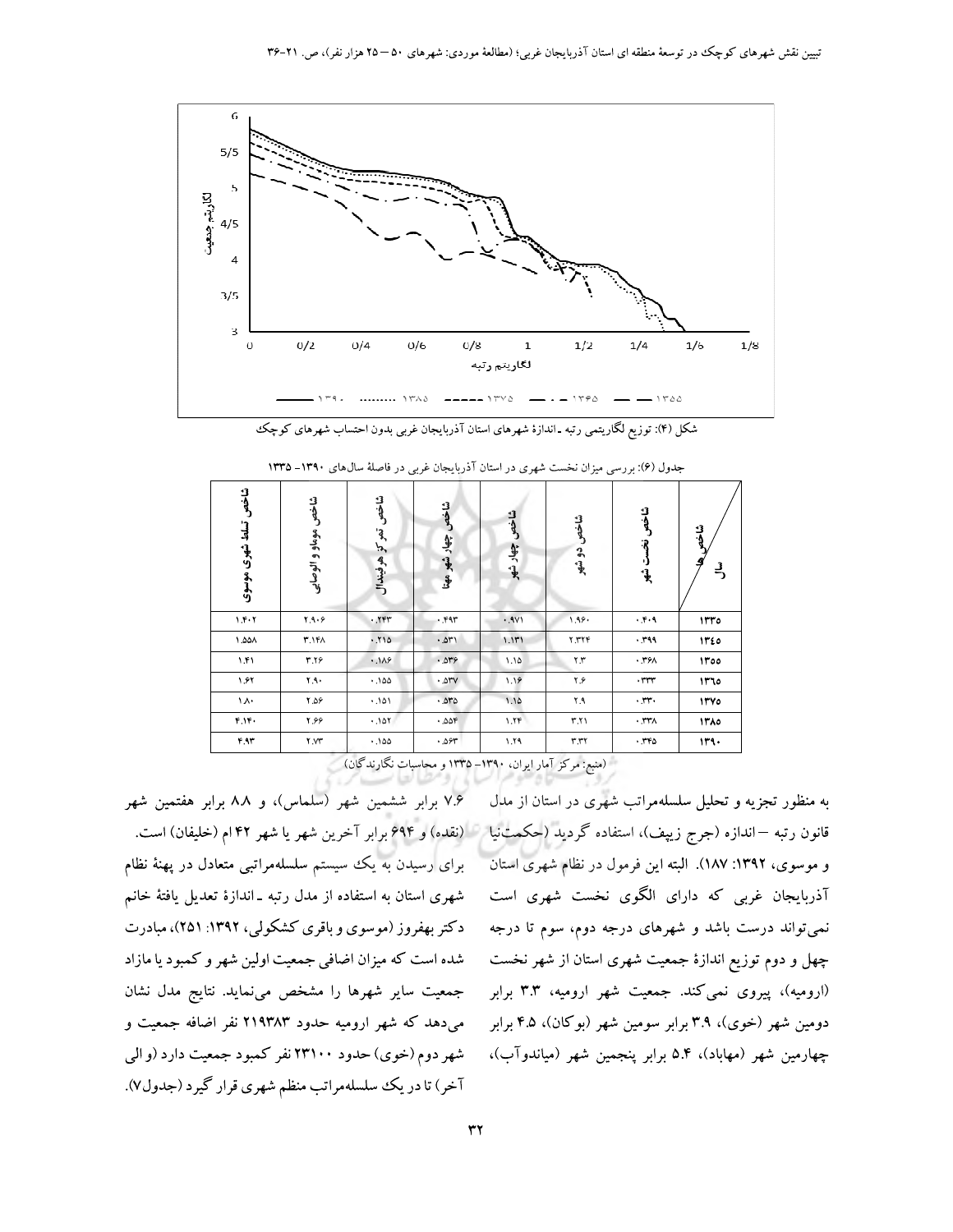| تفاضل جمعيت واقعى<br>و مدل تعديل يافته | مدل تعديل يافتة ٩٠                                | تفاضل رتبه اندازه<br>و واقعی       | مدل رتبه - اندازة<br>جمعیت ۹۰ | جمعيت واقعي<br>٩.         | شهرها         | رتبه         |
|----------------------------------------|---------------------------------------------------|------------------------------------|-------------------------------|---------------------------|---------------|--------------|
| <b>TIATAT</b>                          | <b>FFA119</b>                                     |                                    | <b>99VF99</b>                 | 99VF99                    | اروميه        | $\mathbf{L}$ |
| $-\tau\tau\cdots$                      | <b>٢٢۴٠٥٨</b>                                     | $-111141$                          | $rrrv$ .                      | $Y \cdot 90A$             | خوي           | ۲            |
| <b>TITTA</b>                           | 149377                                            | $-019$                             | YYY0                          | 1V.9                      | بوكان         | ٣            |
| ۳۵۲۳۹                                  | 117.79                                            | $-199.4$                           | 199800                        | <b>۱۴۷۲۶۸</b>             | مهاباد        | ٤            |
| <b>٣٣۴٥٨</b>                           | 89973                                             | $-1.51$ A1A                        | 1170                          | 111.1                     | مياندوآب      | ٥            |
| 1101.                                  | <b>VFGAG</b>                                      | $-11.06$                           | 11170.                        | <b>M199</b>               | سلماس         | ٦            |
| 11057                                  | 94.1V                                             | $-19A \cdot V$                     | 90707                         | ۷۵۵۵۰                     | نقده          | ٧            |
| ۱۳۰۳۴                                  | 09.10                                             | $-1$ FTAA                          | <b>ATFTV</b>                  | 99.89                     | پيرانشهر      | ۸            |
| $-\Delta V \Delta V$                   | 49V91                                             | $-1.111$                           | <b>VF16V</b>                  | FF.                       | تكاب          | ٩            |
| $-\mathbf{Y}\cdot\mathbf{Y}$           | 44112                                             | -23999                             | ۶۶۷۵۰                         | 42701                     | ماكو          | ١٠           |
| ۱۴۲۹                                   | $F \cdot VY$                                      | ۱۸۵۱۵–                             | ۶۰۶۸۲                         | 4218V                     | سردشت         | 11           |
| 1.07                                   | rvrrr                                             | $-11179$                           | ۵۵۶۲۵                         | 3139                      | شاهين دژ      | 1٢           |
| $-1YfV$                                | <b>TFFV.</b>                                      | $-11977$                           | ۵۱۳۴۶                         | <b>TYVYT</b>              | اشنويه        | ۱۳           |
| $ \Lambda$ ۲۳۹                         | $rr \cdot \lambda$                                | $-1191.$                           | <b>FV9V9</b>                  | <b>TTV69</b>              | قره ضياءالدين | 1٤           |
| $-\lambda\lambda$ YV                   | <b>YAAVF</b>                                      | $-11404$                           | $rr_0.$ .                     | Y1.5V                     | شوط           | ١٥           |
| $-11111$                               | $\gamma_{\Lambda} \cdots \gamma$                  | -2095                              | 41719                         | 10718                     | سيه چشمه      | ۱٦           |
| $-15797$                               | ۲۶۳۶.                                             | $-YV$ $Y$                          | 39780                         | 17.91                     | ربط           | ۱۷           |
| $-119977$                              | <b>TFA90</b>                                      | $-YVY$                             | <b>۳٧٠٨٣</b>                  | 9983                      | يلدشت         | ۱۸           |
| $-15.79$                               | TTOAD                                             | $-10011$                           | ۳۵۱۳۲                         | ۹۵۵۱                      | بازرگان       | 19           |
| $-11081$                               | YYF.9                                             | $-15011$                           | <b>TTTVO</b>                  | $\lambda\lambda$ ۶۴       | تازه شهر      | ٢.           |
| $-170.7$                               | ۲۱۳۳۹                                             | $-11969$                           | <b>٣١٧٨۶</b>                  | <b>AATV</b>               | فيرورق        | ۲۱           |
| $-1191$                                | Y.799                                             | $-1199.$                           | $r \cdot r r$                 | ለዎለነ                      | چهاربرج       | ٢٢           |
| $-1.1$                                 | 19818                                             | $-\mathbf{Y}\cdot\mathbf{Y}\wedge$ | 79.77                         | $\lambda$ ۶۰۴             | محمديار       | ٣٣           |
| $-1.999$                               | 11877                                             | -19917                             | <b>TVAIT</b>                  | <b>VARS</b>               | ديزج ديز      | ٢٤           |
| $-1.997$                               | 11970                                             | $-1901V$                           | $YYY \cdot \cdot$             | $V \Lambda r$             | نوشين         | ٢٥           |
| $-1.000$                               | ١٧٢٣٥                                             | $-1199$                            | <b>TOSVT</b>                  | ۶۶۸.                      | محمود آباد    | ٢٦           |
| $-1119V$                               | 1809V                                             | $-19797$                           | <b>TFVTT</b>                  | ۵۴۳.                      | میر آباد      | ۲۷           |
| ۱۱۳۴۱ -                                | 19.79                                             | $-191V$ ۶                          | TTATI                         | 4664                      | قطور          | ۲۸           |
| $-111779$                              | 10FOT                                             | $-11199$                           | $YY \cdot Y$                  | ۴۱۱۸                      | باروق         | ٣٩           |
| $-11.54$                               | 1597V                                             | $-1$ $\Lambda$ ۳۴۶                 | 7770.                         | 4.6                       | كشاورز        | ٣.           |
| $-11YAA$                               | 1FFOO                                             | $-1$ $\Lambda$ ۳۶۵                 | ٢١٥٣٢                         | $\mathsf{H}$ $\mathsf{H}$ | ايواوغلى      | ۳۱           |
| $-11.99$                               | $1F \cdot F$                                      | -17921                             | ۲۰۸۵۹                         | ۲۹۳۸                      | نالوس         | ٣٢           |
| $-1.11A$                               | 1404                                              | $-1VFF99$                          | $Y \cdot YYV$                 | ۲۷۶۱                      | نازك عليا     | ٣٣           |
| $-1.908$                               | 14.1                                              | $-1V1.9$                           | 195rr                         | $Y\Delta Y \hat{z}$       | قوشچى         | ٣٤           |
| $-1 \cdot 00V$                         | $17\lambda \cdot f$                               | $-19$ ATF                          | 19.11                         | 224Y                      | مرتكنلر       | ٣٥           |
| $-1.440$                               | 12441                                             | $-19099$                           | 18047                         | ۱۶۷۳                      | گرد کشانه     | ٣٦           |
| $-1 \cdot \Delta \Lambda$ )            | 11111                                             | $-19011$                           | 11.51                         | ۱۵۳۰                      | سرو           | ٣٧           |
| $-1.7VV$                               | 11Y4r                                             | $-19.0.$                           | 18666                         | ۱۵۱۶                      | آواجيق        | ۳۸           |
| $-1$                                   | 1159.                                             | $-10970$                           | ۱۷۱۱۵                         | ۱۴۹۰                      | سيلوانه       | ٣٩           |
| -9964                                  | 117.7                                             | -10449                             | <b>199AV</b>                  | ۱۲۳۹                      | زرآباد        | ٤٠           |
| $-4V\Delta V$                          | 1.97.                                             | $-101 - A$                         | ۱۶۲۸.                         | 11Y                       | سيمينه        | ٤١           |
| $-\gamma v \cdot \Lambda$              | $\mathcal{N} \cdot \mathcal{S} \mathcal{N} \cdot$ | $-15971$                           | ۱۵۸۹۳                         | ۹۶۲                       | خليفان        | ٤٢           |

جدول (۷): توزیع جمعیت شهرهای استان آذربایجان غربی بر اساس مدل رتبه ـ اندازه و رتبه ـ اندازهٔ تعدیل یافته در سال ۱۳۹۰

(منبع: مرکز آمار ایران، ۱۳۹۰ و محاسبات نگارندگان)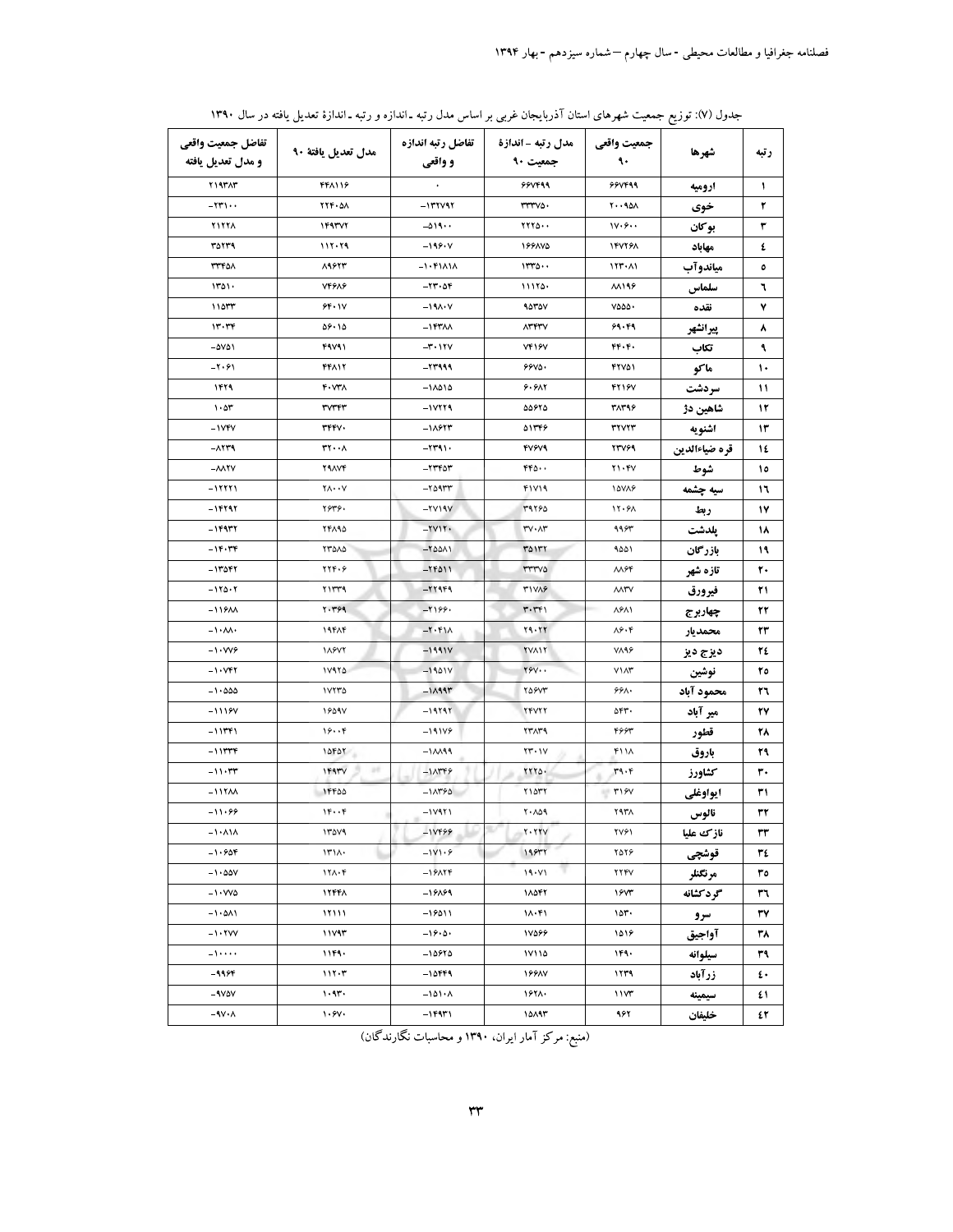# ٥ ـ ٣. کارکرد اقتصادی شهرهای کوچک در نظام شهری استان آذربایجان غربی

تعداد شاغلان در بخشهای مختلف اقتصادی، متغیری است که تأثیرات کارکردهای اقتصادی را در سطوح محلی، منطقهای و ملی بیان میکند. در این بررسی، برای شناسایی و ارزیابی میزان توانایی و قابلیت اقتصادی شهرهای کوچک استان آذربایجان غربی در سطح منطقهای از روش ضریب مکانی (زیاری، ۱۳۸۸: ۱۱۸) در بخشهای کشاورزی، صنعت و خدمات استفاده شده است.

طبق جدول (۸)، در سال ۱۳۸۵ بخش کشاورزی در تمام شهرهای کوچک استان بجز شهر سردشت، جزء بخش پایهٔ اقتصادی است. در زمینهٔ صنعت نیز شهرهای تکاب، ماکو و شاهین دژ دارای فعالیت پایه میباشد. بخش خدمات در شهر

سردشت جزء فعالیتهای پایهای است، که عدم توجه دولت به بخش کشاورزی و صنعت موجب گرایش به بخش خدمات در این شهر بوده است. بنابراین، در سال ۱۳۸۵ بخشهای کشاورزی و تا حدودی صنعت جزء فعالیتهای پایهای است. اما این روند در سال ۱۳۹۰ با کاهش چشمگیر شاغلین در بخش کشاورزی مواجه بوده است. در زمینهٔ فعالیتهای صنعتی نیز بجز سردشت بقیهٔ شهرها کاهش چشمگیری در این بخش داشتهاند، اگرچه فقط در تکاب و شاهین دژ جزء فعالیتهای پایهای بوده است. به طوری که در این سال، تنها بخش خدمات به عنوان فعالیتهای پایهای نقش بارزتری را در توسعهٔ شهرهای کوچک استان داشته است.

|           |               | <b>ITA0</b>             | 114.                |                                  |                   |             |  |
|-----------|---------------|-------------------------|---------------------|----------------------------------|-------------------|-------------|--|
| نقاط شهري | كشاورزي       | صنعت                    | خدمات               | كشاورزي                          | صنعت              | خدمات       |  |
| تكاب      | 1.1V          | 1.59                    | .9A                 | .0V                              | 1.9               | 1.19        |  |
| ماكو      | $\mathcal{N}$ | $\Lambda \cdot \Lambda$ | .9F                 | $\cdot \cdot \cdot \cdot \wedge$ | .96               | <b>I VY</b> |  |
| سردشت     | .99           | .9V                     | 1.11                | .70                              | $\cdot$ V $\circ$ | 1.51        |  |
| شاهين دژ  | ۱.۱۹          | 1.79                    | $\cdot$ . $V\cdot$  | .49                              | $\mathcal{N}$     | ۱.۲٨        |  |
| اشنويه    | ۱.۵۲          | .91                     | $\cdot \mathcal{M}$ | $\cdot$ AV                       | $\cdot$ Y $\circ$ | 1.TV        |  |
| ميانگين   | 1.1V          |                         | $\cdot \mathcal{N}$ | .51                              | $\cdot \lambda$ ۶ | 1.59        |  |

جدول (۸): محاسبات تغییرات ضریب مکانی در شهرهای کوچک استان آذربایجان غربی، سالهای ۹۰ - ۱۳۸۵

(منبع: یافتههای پژوهش، ۱۳۹۳)

٥. بحث و نتيجه گيري هدف این تحقیق، بررسی نقش شهرهای کوچک استان است. بنا بر محاسبات انجام شده و با بررسی جداول، تعداد شهرهای کوچک با جمعیت ۵۰ – ۲۵ هزار نفر در سال ۱۳۹۰ حدود ۵ شهر (تکاب، ماکو، سردشت، شاهین دژ، اشنویه)، بوده است. برابر دادههای آماری، این شهرها حدود ۱۰.۳۵ درصد از جمعیت شهری استان را به خود اختصاص داده است. در این میان شهر سردشت بیشترین ضریب کشش پذیری و جذب جمعیت را دارا بوده است. نتایج حاصل از

تر استکسیل علم در این امجاسیات ضریب آنتروپی نشان میدهد که اگر کارکردهای جمعیتی شهرهای کوچک نادیده گرفته شود، استان آذربایجان آذربایجان غربی در سازمان یابی فضایی و توسعهٔ منطقهای با غربی در تمام دورههای زمانی مورد مطالعه (۹۰ – ۱۳۳۵) از تعادل و توازن جمعیت در کانونهای شهری دور میشود که نتایج حاصل از مدل توزیع لگاریتمی رتبه ـ اندازهٔ شهری همین موضوع را تأیید میکند؛ به طوری که شیب خط رتبه ـ اندازه در سال ۱۳۹۰ از ۱۸۱۴- با احتساب شهرهای کوچک به ۸۹۸ ۱– بدون احتساب شهرهای کوچک افزایش می یابد. به منظور بررسی میزان نخست شهری در سالهای ۱۳۳۵ تا ۱۳۹۰، از شاخصهای نخست شهر، دو شهر، چهار شهر، چهار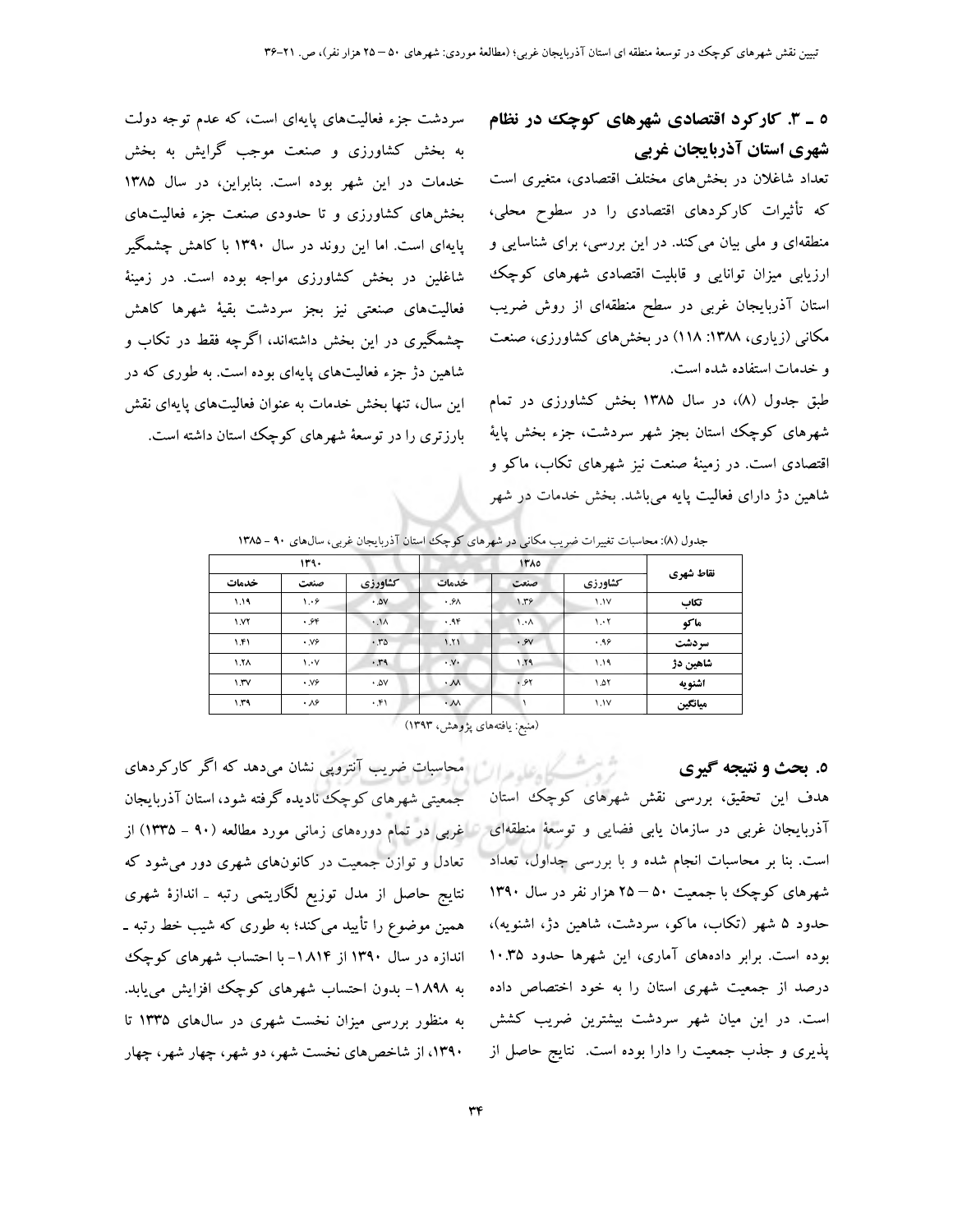شهر مهتا، تمرکز هرفیندال، موماو و الوصابی و شاخص تسلط شهری (موسوی) استفاده شد. نتایج کلیهٔ شاخصها نشان میدهد که پدیدهٔ نخست شهری استان در سال&ای اولیهٔ مورد مطالعه (۱۳۳۵)، چندان چشمگیر نبوده و حتی تا سال ۱۳۷۵ میزان آن در حال کاهش بوده اما بعد از سال ۱۳۷۵ شدت این نخست شهری تا سال ۱۳۹۰ افزایش یافته است. نتایج مدل رتبه ـ اندازهٔ تعدیل یافتهٔ خانم دکتر بهفروز نشان میدهد که شهر ارومیه حدود ۲۱۹۳۸۳ نفر اضافه جمعیت و شهر دوم (خوی) حدود ۲۳۱۰۰ نفر کمبود جمعیت دارد (و الی آخر) تا در یک سلسله مراتب منظم شهری قرار گیرد.

به لحاظ کارکرد اقتصادی، نقش غالب شهرهای کوچک در سال ۱۳۹۰ خدمات بوده است. بخشهای کشاورزی و صنعت در سال ۱۳۹۰ نسبت به سال ۱۳۸۵ روند نزولی داشته است. شهرهای کوچک در نظام شهری استان تأثیرات مثبتی داشته است و آنچه که کارکرد این شهرها را تا حدود زیادی کم رنگ نموده است افزایش بیش از حد جمعیت شهر نخست؛ ارومیه بوده است؛ که طی سالهای گذشته به علت زمینههای مناسب سیاسی ـ اقتصادی، اجتماعی ـ فرهنگی و خدماتی ـ رفاهي باعث جذب جمعيت شده و شهرها را از قانون مرتبه ـ اندازه دور کرده است. نتیجهٔ آن تجمع کالاها و خدمات و امکانات در مراکز بزرگ و کمبود امکانات در سکونتگاههای کوچکتر و گسیختگی پیوند فضایی شهر و روستا است. غلبه بر این نابرابری و مشکلات و رسیدن به توسعهٔ متعادل منطقه ای، علاوه بر تمرکز زدایی از شهر ارومیه، تزریق امکانات و آ سرمایه به سوی شهرهای کوچک بهترین راه حل است که با تقویت هر یک از این شهرهای کوچک می توان خلأ سلسله مراتب سکونتگاهی را در نظام شهری استان پر نمود. همچنین با توجه به نحوهٔ پراکنش فضایی شهرهای کوچک استان آذربایجان غربی مشاهده میشود که هیچ شهر کوچکی با جمعیت ۲۵۰۰۰ تا ۵۰۰۰۰ نفر در بخشهای مرکزی استان

وجود ندارد تا با جذب مهاجران روستایی از افزایش نامتعادل جمعیت شهر ارومیه بکاهد.

#### منابع

۱. ابراهیم زاده، عیسی و همکاران (۱۳۹۱)؛ «تحلیل کارکردی از نقش اقتصادی شهرهای کوچک در توسعهٔ روستایی مطالعهٔ موردی: زاهدشهر در بخش شیبکوه فسا»؛ جغرافیا و برنامه ریزی محیطی، شماره ۴۶، صص ۱۷۲– ۱۵۱. ۲. اسماعیلزاده، حسن(۱۳۸۷)؛ «نقش کارکردهای شهری در توسعهٔ روستایی در منطقهٔ بناب (از دیدگاه الگوی (UFRD))»؛ رشد آموزش جغرافیا، شماره ۸۴ صص ۳۳–۲۶. ۳. تقوایی، مسعود و مریم رضایی (۱۳۸۷)؛ «نقش شهرهای کوچک در توسعهٔ منطقهای»؛ مجلهٔ بنا، شماره سی و هفتم. ۴. حسینآبادی و همکاران(۱۳۹۱)؛ «تحلیلی بر نقش شهرهای کوچک در توسعهٔ اقتصادی ـ اجتماعی روستاهای پیرامون؛ (مطالعهٔ موردی: شهرستان قیروکارزین)»؛ مطالعات و پژوهشهای شهری و منطقهای، سال چهارم، شماره سیزدهم، تابستان ۱۳۹۱، صص ۱۲۶- $110$ 

۵. حکمت نیا، حسن و میرنجف موسوی (۱۳۹۲)، کاربرد مدل در جُغَرافیا با تأکید بر برنامه ریزی شهری و ناحیهای، چاپ سوم، آزاد يبما، تهران.

۶. دیوسالار، اسدالله و همکاران (۱۳۸۹)؛ «نقش شهرهای کوچک در توسعهٔ روستاهای پیرامونی؛ (مورد مطالعه شهر چمستان، دهستان ناتل رستاق)»؛ فصلنامهٔ مطالعات مدیریت شهری، سال دوم، شماره اول، بهار ١٣٨٩، صص ٧٤-٥٧.

۷. روستایی، شهریور و محمد باقری(۱۳۸۹)؛ «بررسی عملکرد شهرهای کوچک در توسعهٔ منطقهای؛ (مطالعهٔ موردی: بخش مركزى شهرستان رزن)»؛ فصلنامهٔ جغرافیایی چشم انداز

زاگرس، سال دوم، شماره ۴، تابستان ۱۳۸۹، صص ۲۱–۵. ۸ زالی، نادر (۱۳۸۹)؛ «رویکرد آمایشی در تحلیل نظام شهری با تأکید بر مفهوم مناطق همگن و اداری»؛ مطالعات و پژوهشهای شهری و منطقهای، سال اول، شماره چهارم، بهار ۰۱۳۸۹ صص ۹۴–۷۷.